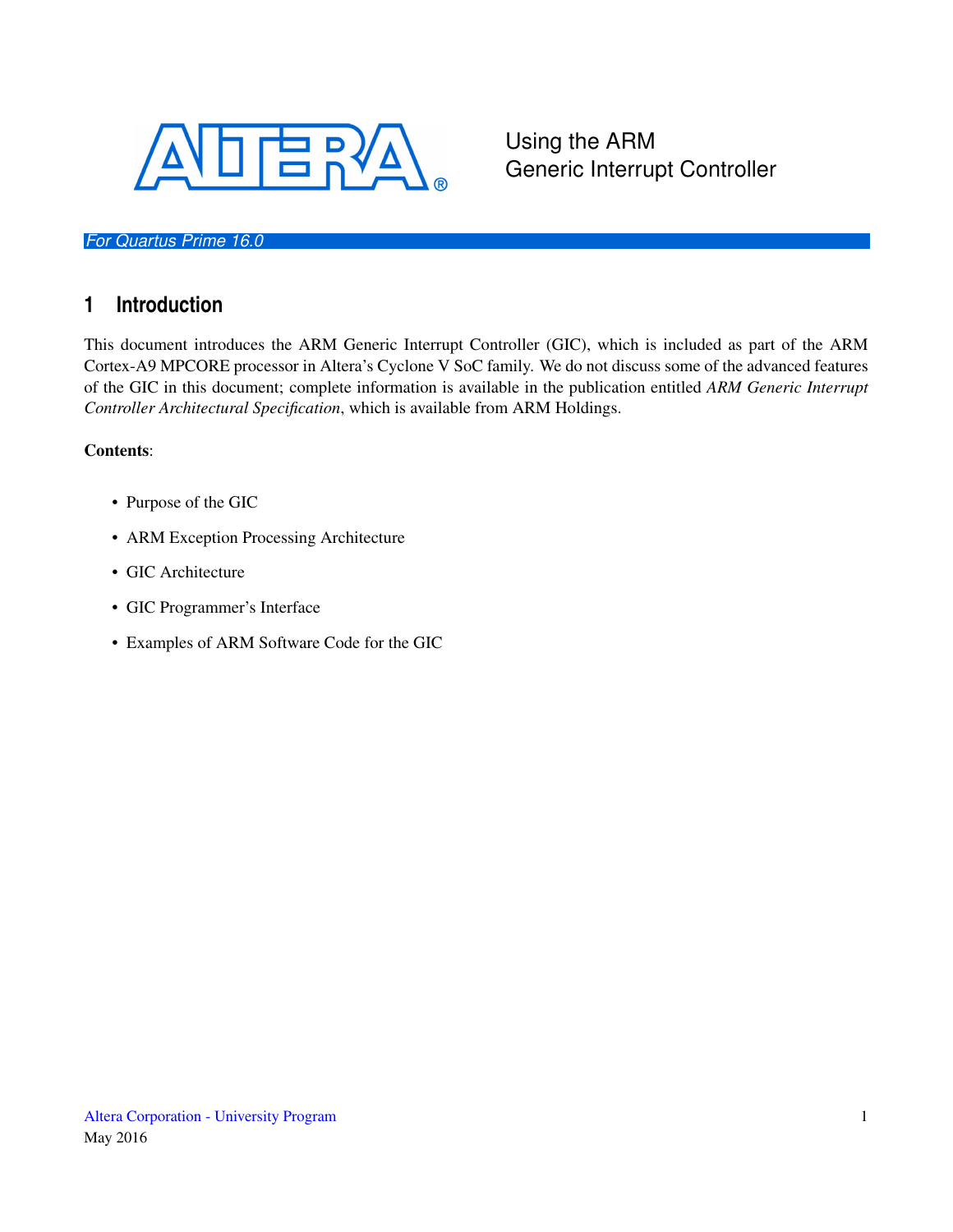### **2 ARM Generic Interrupt Controller**

As illustrated in Figure [1,](#page-1-0) the ARM *generic interrupt controller* (GIC) is a part of the ARM A9 MPCORE processor. The GIC is connected to the IRQ interrupt signals of all I/O peripheral devices that are capable of generating interrupts. Most of these devices are normally external to the A9 MPCORE, and some are internal peripherals (such as timers). The GIC included with the A9 MPCORE processor in the Altera Cyclone V SoC family handles up to 255 sources of interrupts. When a peripheral device sends its IRQ signal to the GIC, then the GIC can forward a corresponding IRQ signal to one or both of the A9 cores. Software code that is running on the A9 core can then query the GIC to determine which peripheral device caused the interrupt, and take appropriate action. The procedure for working with interrupts for the ARM Cortex-A9 and the GIC are described in the following sections.

<span id="page-1-0"></span>

Figure 1. The ARM A9 MPCORE processor.

## **3 Interrupts in the ARM Cortex-A9**

An introduction to ARM processors can be found in the tutorial *Introduction to the ARM Processor Using Altera/ARM Toolchain*, which is available on Altera's University Program website. As described in that tutorial, the ARM Cortex-A9 has several main modes of operation, listed below:

- *User* mode is the basic mode in which application programs run. This is an unprivileged mode, which has restricted access to system resources.
- *System* mode provides full access to system resources. It can be entered only from one of the exception modes listed below.
- *Supervisor* mode is entered when the processor executes a *supervisor call* instruction, SVC. It is also entered on reset or power-up.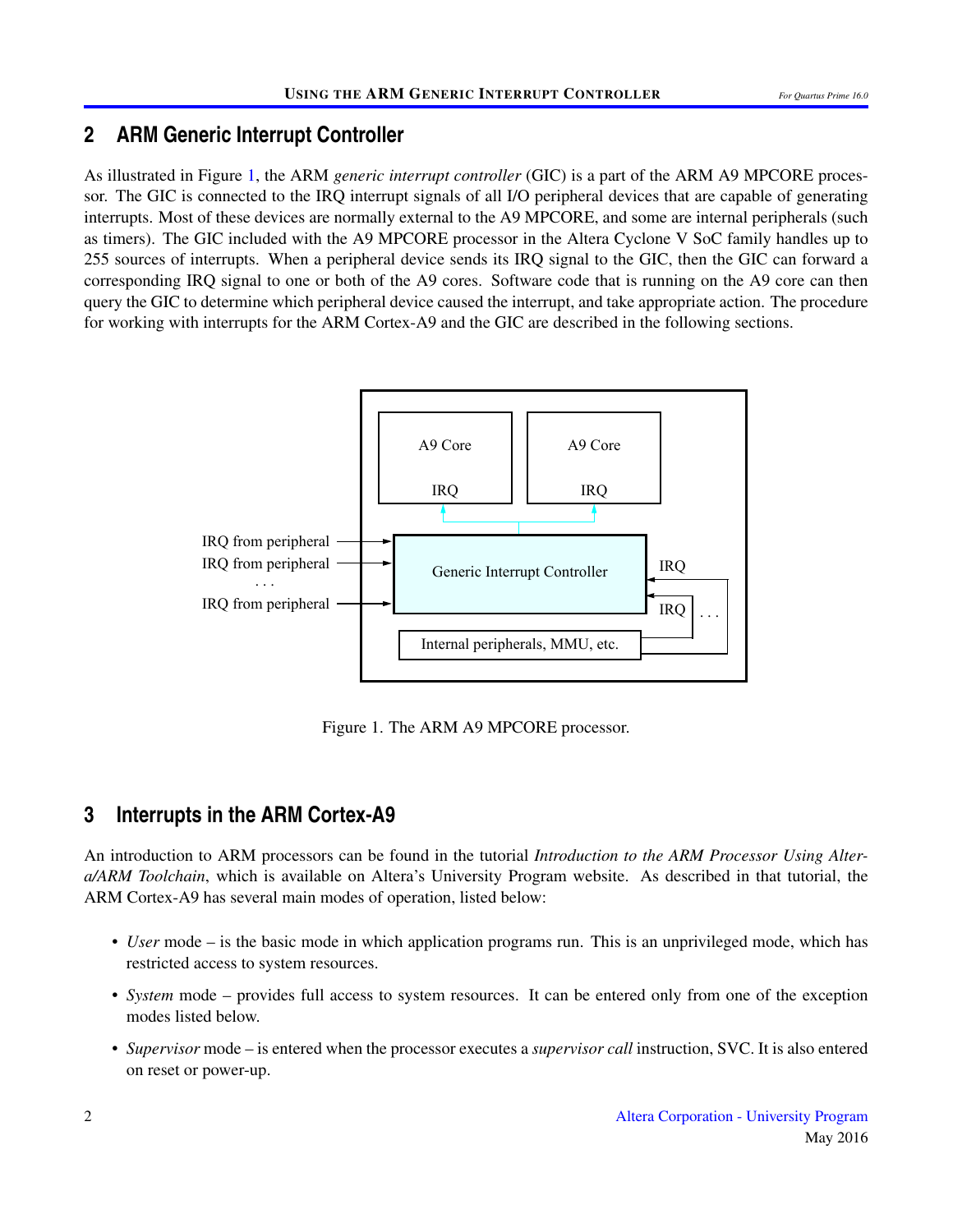- *Abort* mode is entered if the processor attempts to access a non-legitimate memory location. This can happen, for example, when performing a word access for an address that is not word-aligned.
- *Undefined* mode is entered if the processor attempts to execute an unimplemented instruction.
- *IRQ* mode is entered in response to an interrupt request.
- *FIQ* mode is entered in response to a *fast interrupt* request. We do not discuss fast interrupts in this document; they are used in some Cortex-A9 systems to provide faster service for more urgent requests. This document focuses only on IRQ interrupts.

When the processor is first powered on, or reset, it is in the *Supervisor* mode. This mode is *privileged*, which means that it allows the use of all processor instructions and operations. From supervisor mode it is possible to change into *User* mode, which is the only non-privileged mode. In User mode certain types of processor operations and instructions are prohibited. In practice, the Supervisor mode is normally used when the processor is executing software such as an operating system, whereas other software code may run in the User mode, thereby providing a level of protection for critical resources.

<span id="page-2-0"></span>The operating mode of the processor is indicated in the current processor status register CPSR, as depicted in Figure [2.](#page-2-0) The mode bits are defined in Table 1.



Figure 2. The current processor status register (CPSR).

| <b>TABLE 1. Mode Bits</b> |                           |  |  |
|---------------------------|---------------------------|--|--|
| $CPSR_{4-0}$              | <b>Operating Mode</b>     |  |  |
| 10000                     | User                      |  |  |
| 10001<br>10010            | FIQ<br><b>IRQ</b>         |  |  |
| 10011                     | Supervisor                |  |  |
| 10111<br>11011            | Abort<br><b>Undefined</b> |  |  |
| 11111                     | System                    |  |  |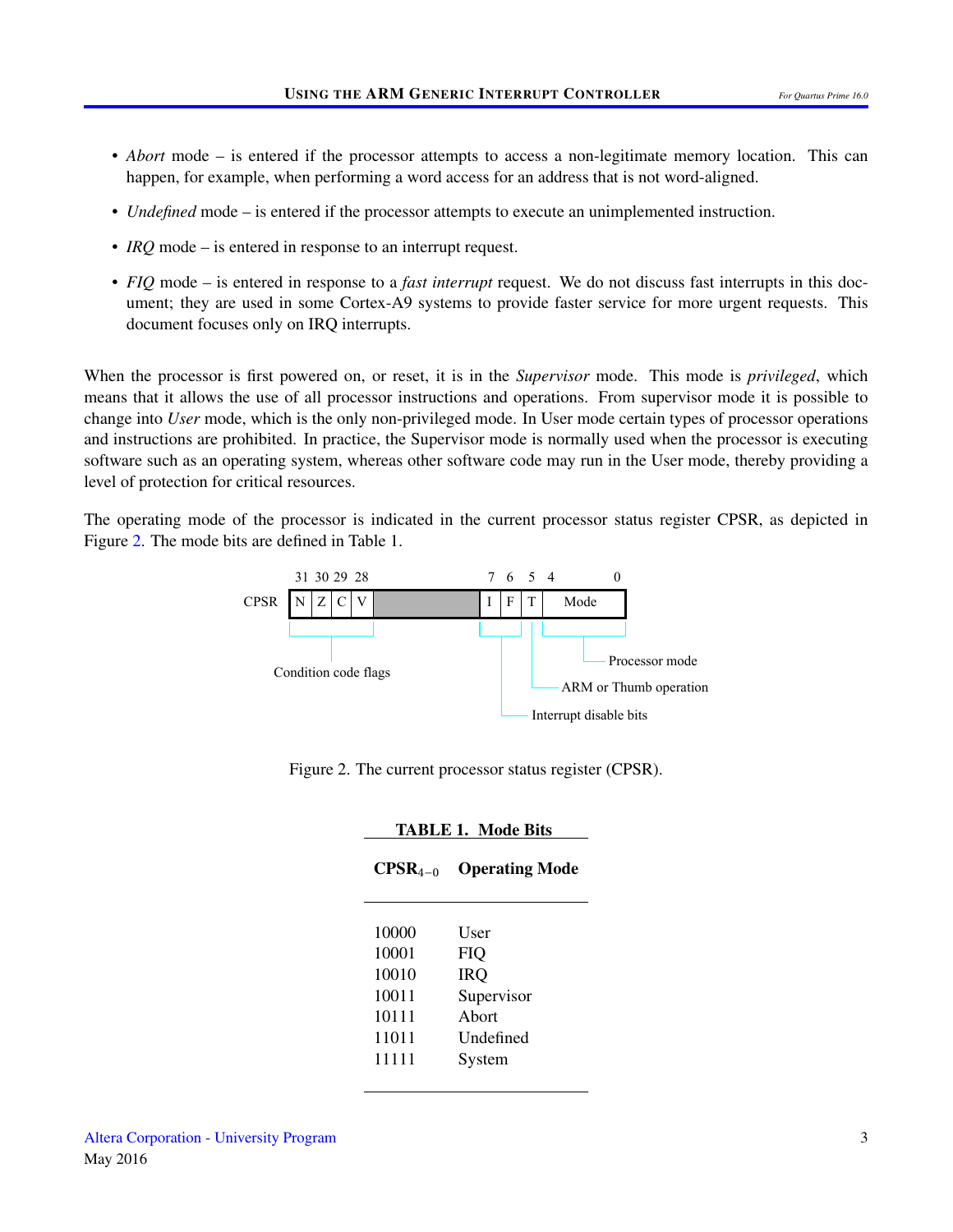To manipulate the contents of the CPSR, the processor must be in one of the privileged modes. Figure [3](#page-3-0) shows the general-purpose registers in a Cortex-A9 processor, and illustrates how the registers are related to the processor mode. In User mode, there are 16 registers, *R*0 − *R*15, plus the CPSR. These registers are also available in the System mode, which is not shown in the figure. As indicated in Figure [3,](#page-3-0) *R*0−*R*12, as well as the program counter *R*15, are common to all modes except FIQ. But the stack pointer register *R*13 and the link register *R*14 are not common—*banked* versions of these registers exist for each mode. Thus, the Supervisor mode has a stack pointer and link register that are used only when the processor is in this mode. Similarly, the other modes, such as IRQ mode, have their own stack pointers and link registers. The CPSR register is common for all modes, but when the processor is switched from one mode into another, the current content of the CPSR is copied into the new mode's saved processor status register (SPSR). Note that the FIQ mode, which we do not discuss in this document, has the additional banked registers *R*8−*R*12, as shown in the figure.

<span id="page-3-0"></span>

|            |                 | User<br>Supervisor    |  | Abort               |  | Undefined           |  | <b>IRQ</b>          |  | <b>FIQ</b>          |
|------------|-----------------|-----------------------|--|---------------------|--|---------------------|--|---------------------|--|---------------------|
|            | R <sub>0</sub>  | R <sub>0</sub>        |  | R <sub>0</sub>      |  | R <sub>0</sub>      |  | R <sub>0</sub>      |  | R <sub>0</sub>      |
|            | R1              | R1                    |  | R1                  |  | R1                  |  | R1                  |  | R1                  |
|            | R <sub>2</sub>  | R <sub>2</sub>        |  | R <sub>2</sub>      |  | R <sub>2</sub>      |  | R <sub>2</sub>      |  | R <sub>2</sub>      |
|            | R <sub>3</sub>  | R <sub>3</sub>        |  | R <sub>3</sub>      |  | R <sub>3</sub>      |  | R <sub>3</sub>      |  | R <sub>3</sub>      |
|            | R4              | R4                    |  | R4                  |  | R4                  |  | R4                  |  | R4                  |
|            | R <sub>5</sub>  | R <sub>5</sub>        |  | R <sub>5</sub>      |  | R <sub>5</sub>      |  | R <sub>5</sub>      |  | R <sub>5</sub>      |
|            | R <sub>6</sub>  | R <sub>6</sub>        |  | R <sub>6</sub>      |  | R <sub>6</sub>      |  | R <sub>6</sub>      |  | R <sub>6</sub>      |
|            | R7              | R7                    |  | R7                  |  | R7                  |  | R7                  |  | R7                  |
|            | R8              | R8                    |  | R8                  |  | R8                  |  | R8                  |  | $R8$ _fiq           |
|            | R9              | R <sub>9</sub>        |  | R <sub>9</sub>      |  | R <sub>9</sub>      |  | R <sub>9</sub>      |  | $R9$ _fiq           |
|            | R10             | R10                   |  | R10                 |  | R10                 |  | R10                 |  | $R10$ _fiq          |
|            | R11             | R11                   |  | R11                 |  | R11                 |  | R11                 |  | $R11$ _fiq          |
|            | R12             | R12                   |  | R12                 |  | R12                 |  | R12                 |  | $R12$ _fiq          |
| ${\rm SP}$ | R <sub>13</sub> | $R13$ <sub>_svc</sub> |  | $R13$ _abt          |  | R <sub>13_und</sub> |  | R <sub>13_irq</sub> |  | R <sub>13_fiq</sub> |
| LR         | R <sub>14</sub> | R <sub>14_svc</sub>   |  | R <sub>14_abt</sub> |  | R <sub>14_und</sub> |  | $R14$ _irq          |  | $R14$ _fiq          |
| PC         | R15             | R15                   |  | R15                 |  | R15                 |  | R15                 |  | R15                 |
|            |                 |                       |  |                     |  |                     |  |                     |  |                     |
|            | <b>CPSR</b>     | <b>CPSR</b>           |  | <b>CPSR</b>         |  | <b>CPSR</b>         |  | <b>CPSR</b>         |  | <b>CPSR</b>         |
|            |                 | SPSR_svc              |  | SPSR abt            |  | SPSR_und            |  | SPSR irq            |  | SPSR_fiq            |

Figure 3. Banked registers in ARM processors.

#### **3.1 IRQ Mode**

A Cortex-A9 processor enters IRQ mode in response to receiving an IRQ signal from the GIC. Before such interrupts can be used, software code has to perform a number of steps:

- 1. Ensure that IRQ interrupts are disabled in the A9 processor, by setting the IRQ disable bit in the CPSR to 1.
- 2. Configure the GIC. Interrupts for each I/O peripheral device that is connected to the GIC are identified by a unique *interrupt ID*.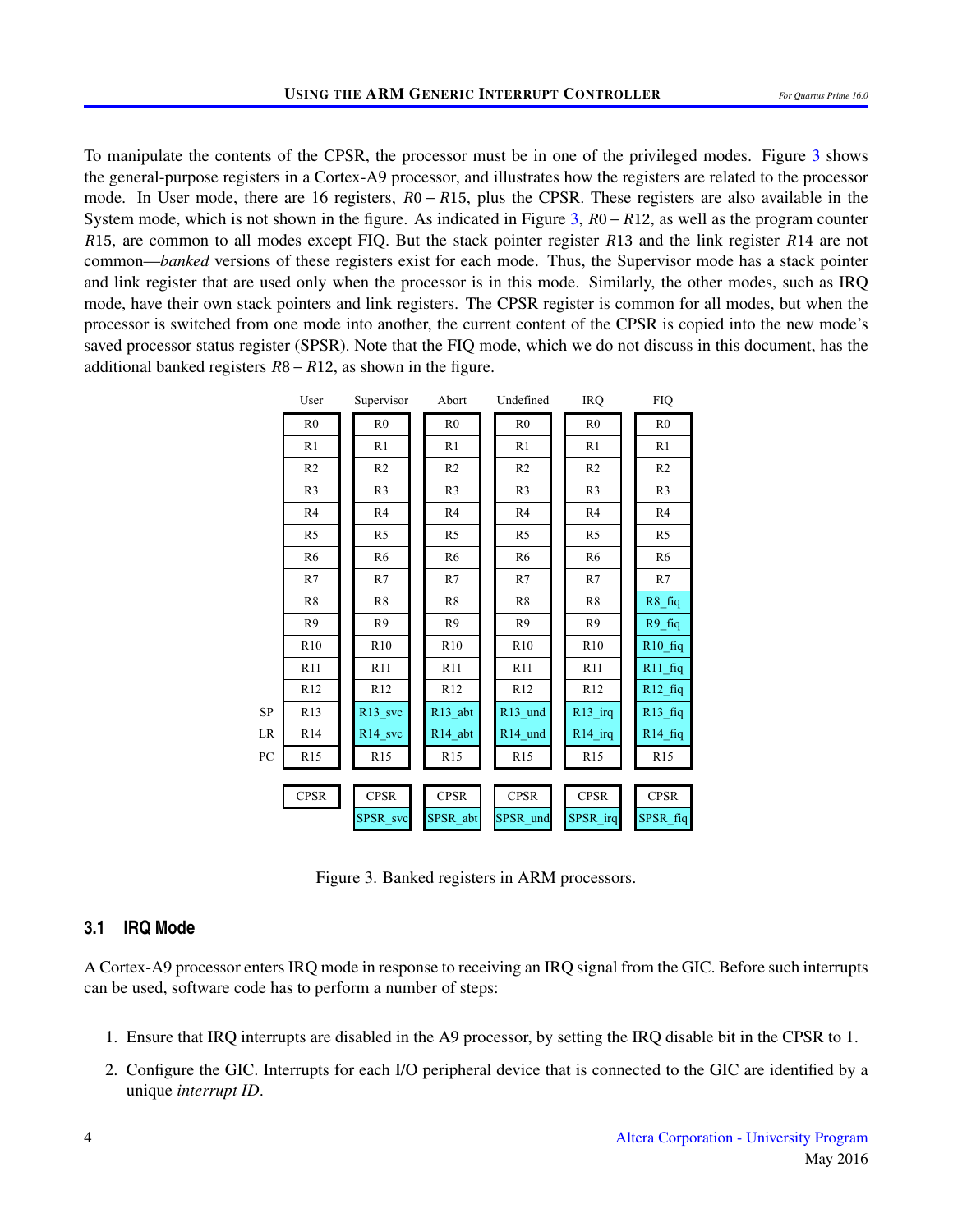- 3. Configure each I/O peripheral device so that it can send IRQ interrupt requests to the GIC.
- 4. Enable IRQ interrupts in the A9 processor, by setting the IRQ disable bit in the CPSR to 0.

Examples of software code that perform these steps are given in Sections [5](#page-7-0) and [6.](#page-9-0) Complete examples of interruptdriven code are included in the appendices.

#### **4 Programmer's Interface to the GIC**

<span id="page-4-0"></span>The GIC includes a number of memory-mapped registers that provide an *application programmer's interface* (API). As illustrated in Figure [4,](#page-4-0) the GIC architecture is divided into two main parts, called the *CPU Interface* and the *Distributor*. The CPU Interface is responsible for sending IRQ requests received by the Distributor to one or both of the A9 processors in the MPCORE. The Distributor receives IRQ interrupt signals from I/O peripherals.



Figure 4. The GIC Architecture.

#### **4.1 GIC CPU Interface**

The CPU Interface in the GIC is used to send IRQ signals to the A9 cores. There is one CPU Interface for each A9 core in the MPCORE. API registers in each CPU Interface are depicted in Figure [5.](#page-5-0) To make the example more concrete, we have assigned addresses to these registers, as shown. These addresses correspond to those used in the document *DE1-SoC Computer System with ARM Cortex-A9*, which is available from Altera's University Program. The DE1-SoC Computer System is an ARM Cortex-A9 embedded system that can be implemented on Altera's DE1-SoC development and education board.

The *CPU Interface Control Register* (ICCICR) is used to enable forwarding of interrupts from the CPU Interface to the corresponding A9 core. Setting bit  $E = 1$  in this register enables the sending of interrupts to the A9 core, and setting  $E = 0$  disables these interrupts.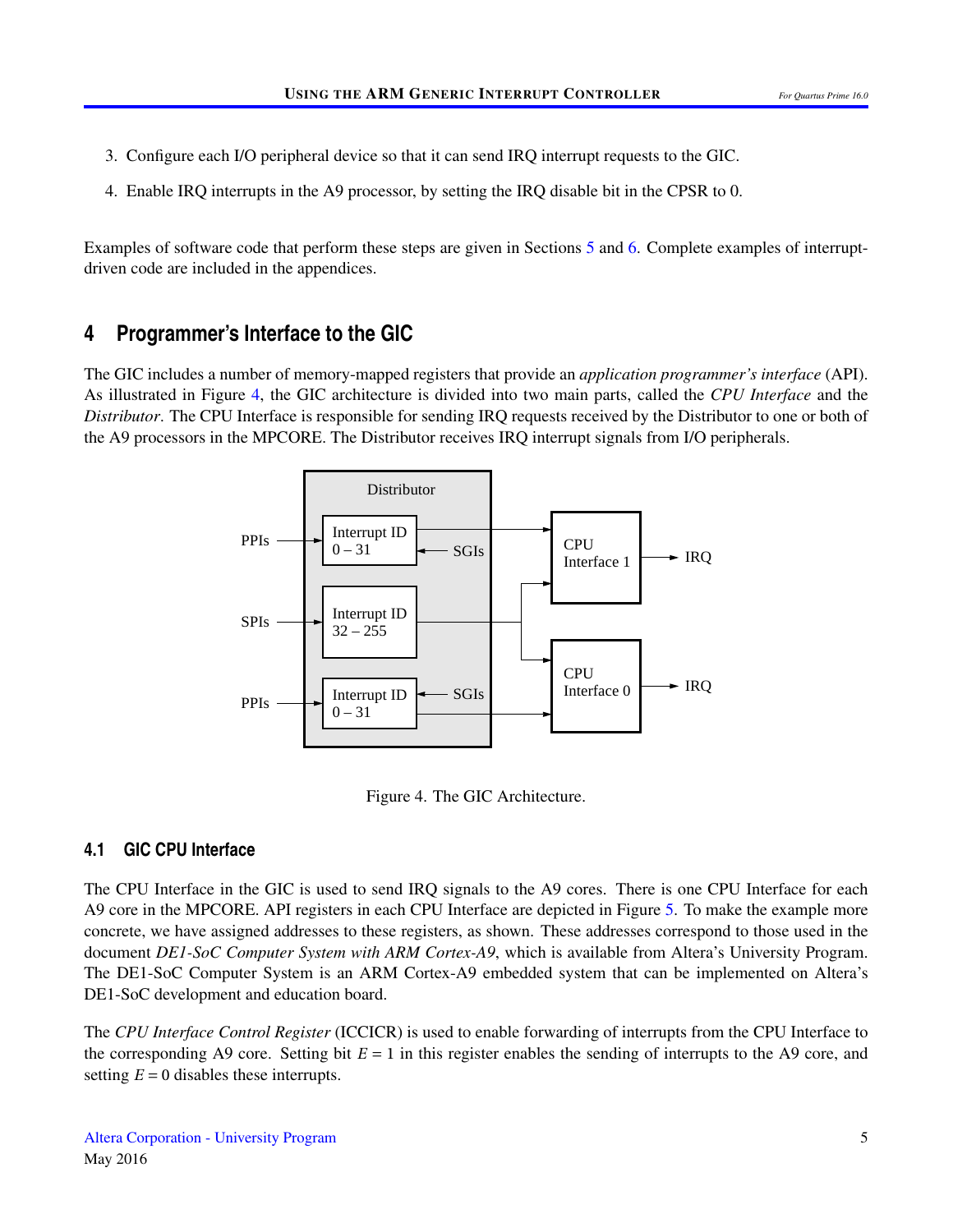The *Interrupt Priority Mask Register* (ICCPMR) is used to set a threshold for the priority-level of interrupts that will be forwarded by a CPU Interface to an A9 core. Only interrupts that have a priority level greater than the *Priority* field in ICCPMR will be sent to an A9 processor by its CPU Interface. Lower priority values represent higher priority, meaning that level 0 is the highest priority and level 255 is the lowest. Setting the *Priority* field in ICCPMR to the value 0 will prevent any interrupts from being generated by the CPU Interface. The procedure for setting the priority level of individual interrupts (based on their Interrupt ID) is described in Section [4.2.](#page-5-1)

The *Interrupt Acknowledge Register* (ICCIAR) contains the Interrupt ID of the I/O peripheral that has caused an interrupt. When an A9 processor receives an IRQ signal from the GIC, software code (i.e., the *interrupt handler*) running on the processor must read the ICCIAR to determine which I/O peripheral has caused the interrupt.

After the A9 processor has completed the handling of an IRQ interrupt generated by the GIC, the processor must then clear this interrupt from the CPU Interface. This action is accomplished by writing the appropriate Interrupt ID into the *Interrupt ID* field in the *End of Interrupt Register* (ICCEOIR), depicted in Figure [5.](#page-5-0) After writing into the ICCEOIR, the interrupt handler software can then return control to the previously-interrupted main program.

<span id="page-5-0"></span>



#### <span id="page-5-1"></span>**4.2 GIC Distributor**

The Distributor in the GIC can handle 255 sources of interrupts. As indicated in Figure [4,](#page-4-0) Interrupt IDs in the range from 32−255 correspond to *shared peripheral interrupts* (SPIs). These interrupts are connected to the IRQ signals of up to 224 I/O peripherals, and these sources of interrupts are common to (shared by) both CPU Interfaces. The Distributor also handles *private peripherals interrupts* (PPIs) for each of the A9 processors, with these interrupts using IDs in the range from 0−31. The *software generated interrupts* (SGIs) are a special type of private interrupt that are generated by writing to a specific register in the GIC; Interrupt IDs from 0−15 are used for SGIs. We do not discuss SGIs further in this document.

API registers in the Distributor are depicted in Figure [6.](#page-6-0) As described in the previous section, addresses are shown for each register and these addresses correspond to those used in the DE1-SoC Computer. The Distributor Control Register (ICDDCR) is used to enable the Distributor. Setting *E* = 0 in this register disables the Distributor, while setting  $E = 1$  enables it.

The *Interrupt Set Enable Registers* (ICDISERn) are used to enable the forwarding of each supported interrupt from the Distributor to the CPU Interface. The *n* postfix in the name ICDISERn means that multiple registers exist. Refer-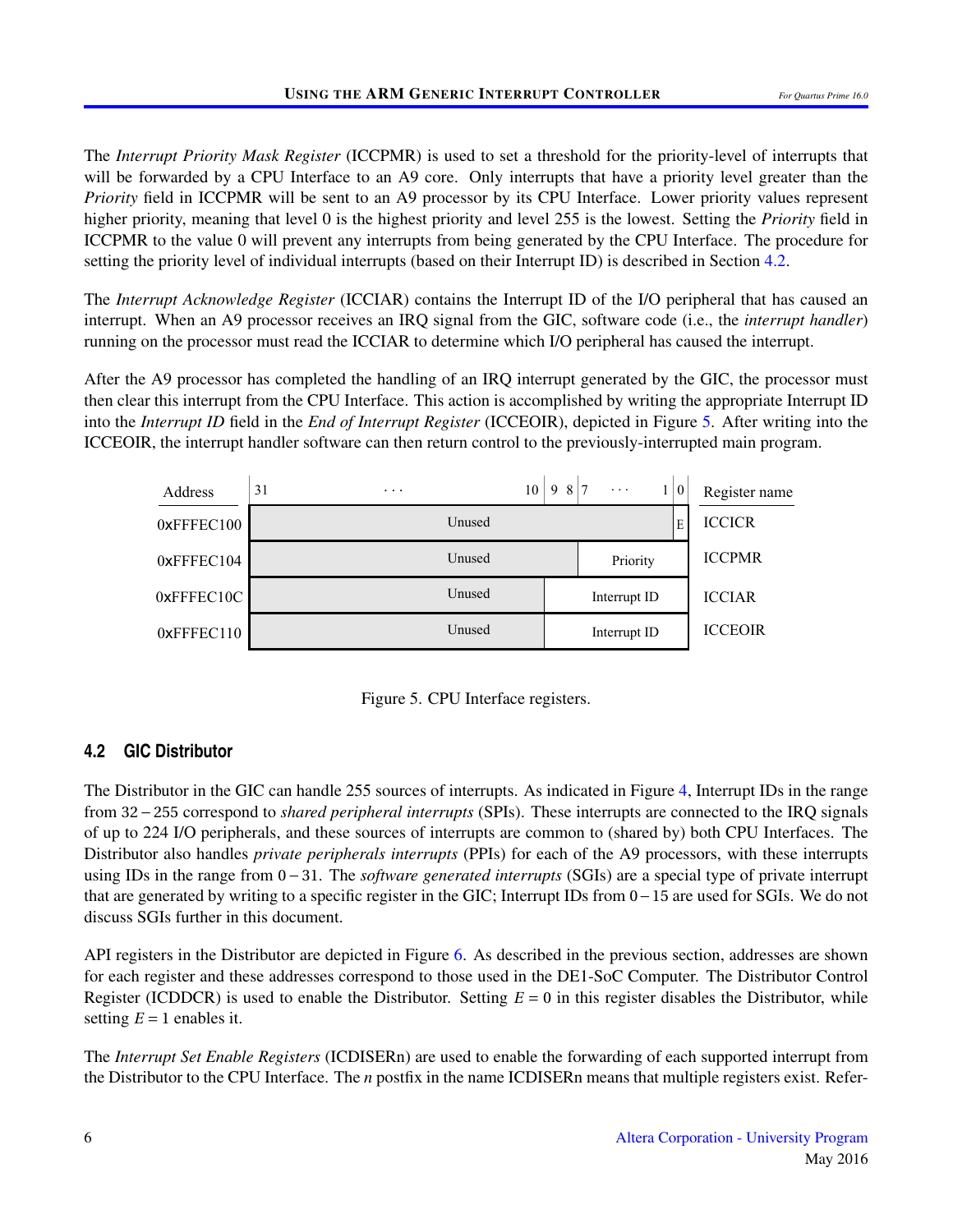<span id="page-6-0"></span>

Figure 6. Distributor registers.

ring to Figure [6,](#page-6-0) the set-enable bits for the first 32 Interrupt IDs are provided in the register at address 0xFFFED100, the next 32 are provided in the register at the following word address, which is 0xFFFED104, and so on. Given a specific Interrupt ID, *N*, the address of the register that contains its set-enable bit is given by the integer calculation  $address = 0 \times \text{FFFED100} + (N \div 32) \times 4$ , and the index of the bit inside this register is given by *index* = *N* mod 32. Writing the value 1 into a set-enable bit enables the forwarding of the corresponding IRQ to the CPU Interface.

In the same way that each supported interrupt can be enabled by using ICDISERn, each interrupt can be disabled by using the *Interrupt Clear Enable Registers* (ICDICERn). The method for calculating the address and index for ICDICERn is the same as that for ICDISERn, except that the base address is 0xFFFED180, as shown in Figure [6.](#page-6-0) Writing a 1 into a clear-enable bit disables the forwarding of the corresponding interrupt to the CPU Interface.

The *Interrupt Priority Registers* (ICDIPRn) are used to associate a priority level with each individual interrupt. On reset, these registers are set to 0x00000000, which represents the highest priority. In Figure [6](#page-6-0) the base address of ICDIPRn is 0xFFFED400. Each Interrupt ID's priority field is one byte in size, which means that the register at the base address holds the priority levels for Interrupt IDs from 0 to 3. The priority levels for the next four Interrupt IDs use the register at address 0xFFFED404, and so on. Given a specific Interrupt ID, *N*, the address of the register that contains its priority field is given by the integer calculation  $address = 0 \times \text{FFFED400} + (N \div 4) \times 4$ , and the index of the byte inside this register is given by  $index = N \mod 4$ . Setting the priority field for an Interrupt ID to a larger number results in lower priority for the corresponding interrupt.

The *Interrupt Processor Targets Registers*(ICDIPTRn) are used to specify the CPU interfaces to which each interrupt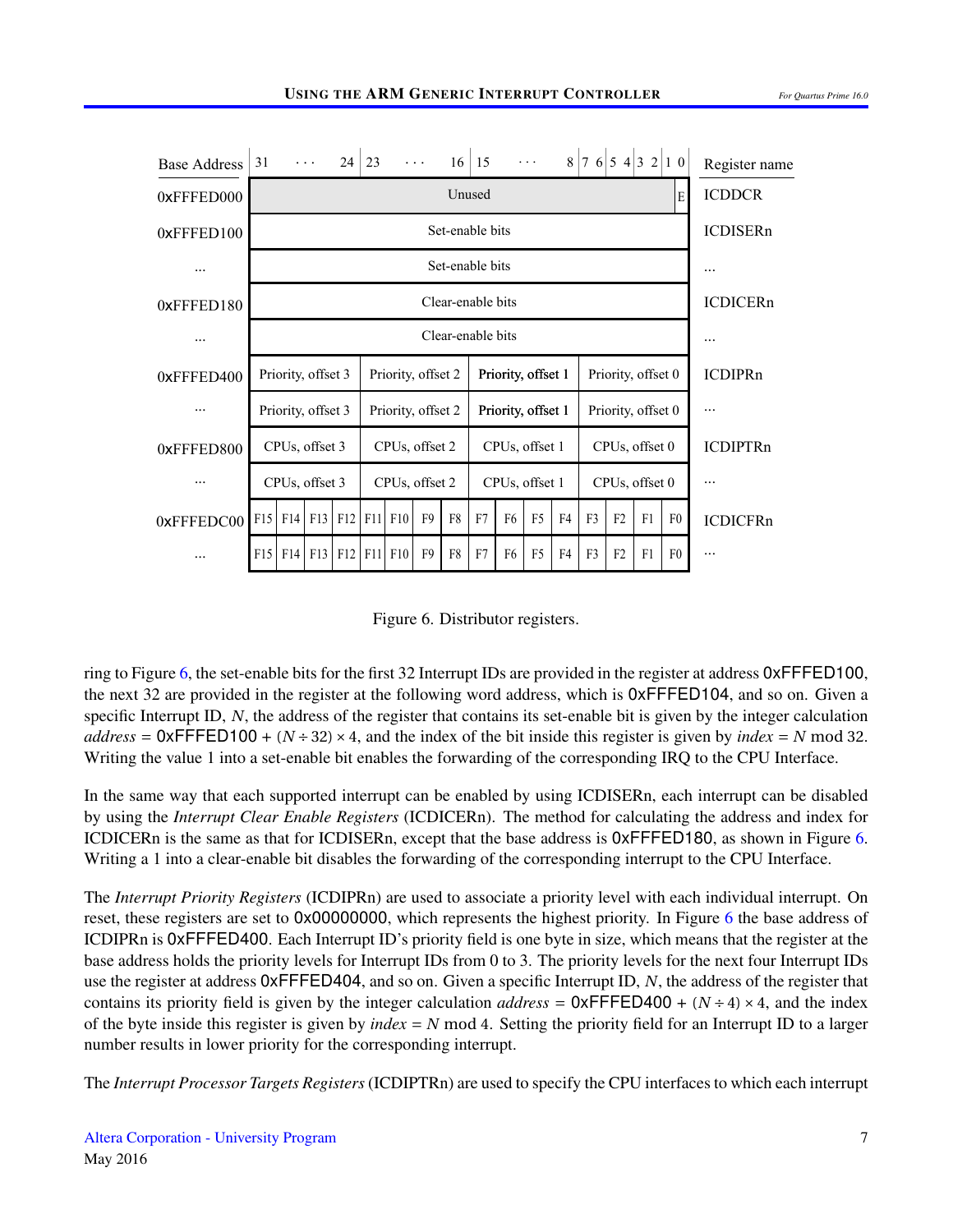should be forwarded. As indicated in Figure [6,](#page-6-0) the *CPUs* field for each Interrupt ID is one byte in size. This size is used because some versions of the ARM A9 MPCORE have up to eight A9 cores. A target CPU is selected by setting its corresponding bit field to 1. Thus, setting the byte at address  $0 \times$ FFFED800 to the value 0x01 would target Interrupt ID 0 to CPU 0, setting this same byte to 0x02 would target CPU 1, and setting the byte to the value 0x03 would target both CPU 0 and CPU 1. The scheme for calculating the address of the ICDIPTRn register for a specific Interrupt ID, and also its byte index, is the same as the one shown above for ICDIPRn.

The *Interrupt Configuration Registers* (ICDICFRn) are used to specify whether each supported interrupt should be handled as level- or edge-sensitive by the GIC. As indicated in Figure [6,](#page-6-0) there is a two-bit field associated with each Interrupt ID. The least-significant bit in this field is not used. Setting the most-significant bit of this field to 1 makes the corresponding interrupt signal edge-sensitive, and setting this field to 0 makes it level-sensitive. When a level-sensitive IRQ signal is asserted by an I/O peripheral it is possible to de-assert this signal if the interrupt has not yet been forwarded from the Distributor to a CPU Interface. However, an edge-triggered IRQ signal cannot be de-asserted once it has been sampled in the Distributor. Referring to Figure [6,](#page-6-0) the first 16 Interrupt IDs use the ICDICFRn register at address 0xFFFEDC00, the next 16 at address 0xFFFEDC04, and so on. Given a specific Interrupt ID, *N*, the address of the ICDICFRn register is given by the integer calculation *address* =  $0x$ FFFEDC00 + (*N* ÷ 16) × 4, and the index of the bit inside this register is given by *index* = (*N* mod 16) + 1.

## <span id="page-7-0"></span>**5 Example of Assembly Language Code**

Figure [7](#page-7-1) provides an example of an assembly language subroutine that configures the GIC. This code configures Interrupt ID 73, as an example, which corresponds to a parallel port connected to pushbutton KEYs in the DE1-SoC Computer. The code configures only some of the registers in the GIC and uses acceptable default values for other registers. A complete example of code that uses this subroutine is provided in the Appendix A.

```
/*
* Configure the Generic Interrupt Controller (GIC)
*/
            .global CONFIG_GIC
CONFIG_GIC:
            PUSH {LR}
            /* CONFIG_INTERRUPT (int_ID (R0), CPU_target (R1)); */
            MOV R0, #73 // KEYs parallel port (Interrupt ID = 73)
            MOV R1, #1 // this field is a bit-mask; bit 0 targets cpu0
            BL CONFIG_INTERRUPT
            /* Configure the GIC CPU Interface */
            LDR R0 = 0xFFFEC100 // base address of CPU Interface
            /* Set the Interrupt Priority Mask Register (ICCPMR) */
            LDR R1, =0x FFFF // enable interrupts of all priorities levels
            STR R1, [R0, #0x04]
```
Figure 7. An example of assembly language code that configures the GIC (Part *a*).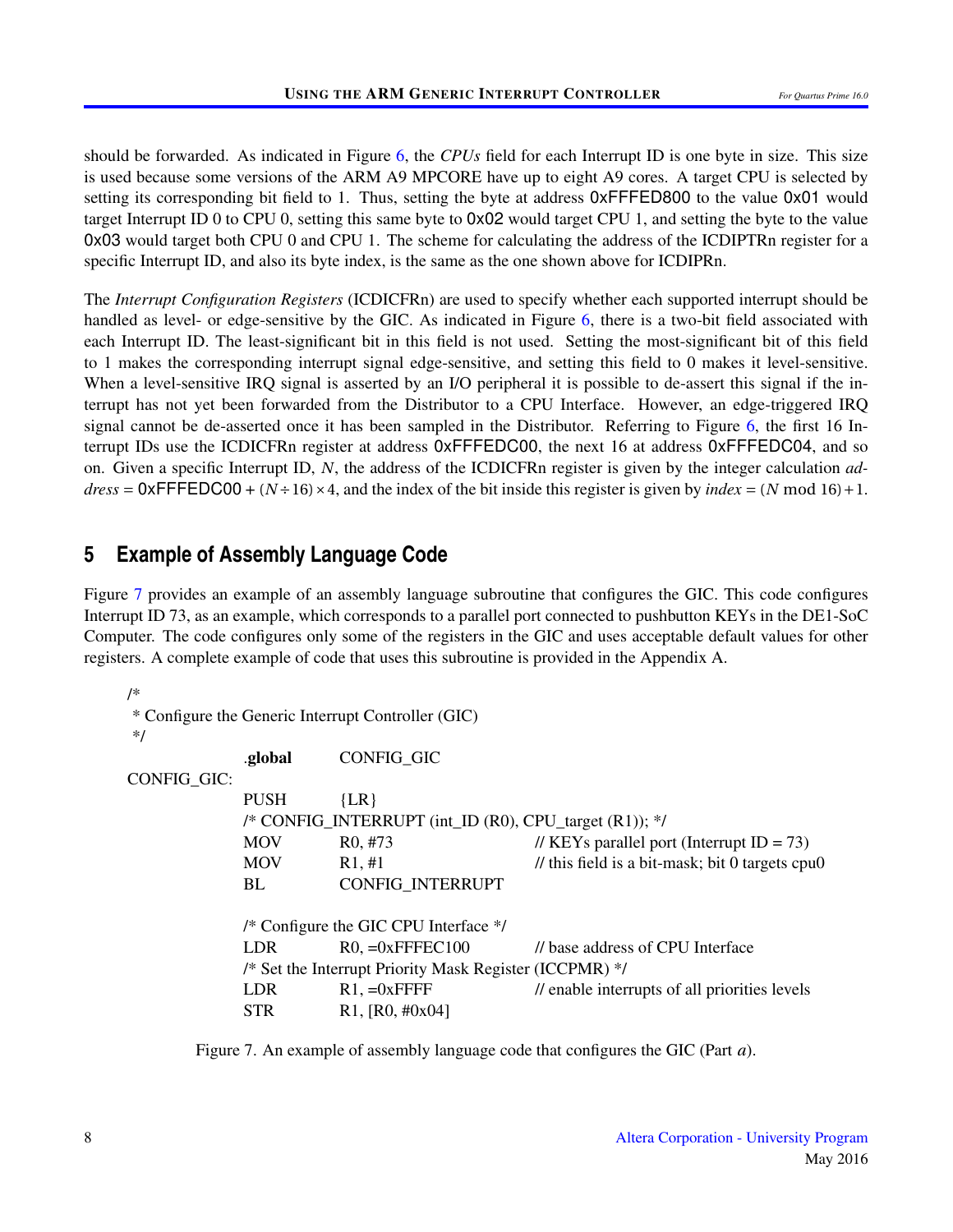|                   | /* Set the enable bit in the CPU Interface Control Register (ICCICR) */           |                                                                                   |                                                                                                  |  |  |  |  |  |  |  |
|-------------------|-----------------------------------------------------------------------------------|-----------------------------------------------------------------------------------|--------------------------------------------------------------------------------------------------|--|--|--|--|--|--|--|
|                   | <b>MOV</b>                                                                        | R1, #1                                                                            |                                                                                                  |  |  |  |  |  |  |  |
|                   | <b>STR</b>                                                                        | R1, [R0]                                                                          |                                                                                                  |  |  |  |  |  |  |  |
|                   |                                                                                   | /* Set the enable bit in the Distributor Control Register (ICDDCR) */             |                                                                                                  |  |  |  |  |  |  |  |
|                   | <b>LDR</b>                                                                        | $R0, =0x$ FFFED000                                                                |                                                                                                  |  |  |  |  |  |  |  |
|                   | <b>STR</b>                                                                        | R1, [R0]                                                                          |                                                                                                  |  |  |  |  |  |  |  |
|                   | <b>POP</b>                                                                        | $\{PC\}$                                                                          |                                                                                                  |  |  |  |  |  |  |  |
| /*                |                                                                                   |                                                                                   |                                                                                                  |  |  |  |  |  |  |  |
|                   |                                                                                   |                                                                                   | * Configure Set Enable Registers (ICDISERn) and Interrupt Processor Target Registers (ICDIPTRn). |  |  |  |  |  |  |  |
|                   |                                                                                   | * The default (reset) values are used for other registers in the GIC.             |                                                                                                  |  |  |  |  |  |  |  |
|                   |                                                                                   | * Arguments: R0 holds the Interrupt ID (N), and R1 holds the CPU target           |                                                                                                  |  |  |  |  |  |  |  |
| $*$ /             |                                                                                   |                                                                                   |                                                                                                  |  |  |  |  |  |  |  |
| CONFIG_INTERRUPT: |                                                                                   |                                                                                   |                                                                                                  |  |  |  |  |  |  |  |
|                   | <b>PUSH</b>                                                                       | ${R4-R5, LR}$                                                                     |                                                                                                  |  |  |  |  |  |  |  |
|                   |                                                                                   | /* Configure Interrupt Set-Enable Registers (ICDISERn).                           |                                                                                                  |  |  |  |  |  |  |  |
|                   |                                                                                   |                                                                                   | * reg_offset = (integer_div(N / 32) * 4; value = $1 \lt \lt$ (N mod 32) */                       |  |  |  |  |  |  |  |
|                   | <b>LSR</b>                                                                        | R <sub>4</sub> , R <sub>0</sub> , #3                                              | // calculate reg_offset                                                                          |  |  |  |  |  |  |  |
|                   | <b>BIC</b>                                                                        | R <sub>4</sub> , R <sub>4</sub> , #3                                              | $// R4 = reg_ofset$                                                                              |  |  |  |  |  |  |  |
|                   | LDR                                                                               | $R2$ , =0xFFFED100                                                                |                                                                                                  |  |  |  |  |  |  |  |
|                   | <b>ADD</b>                                                                        | R <sub>4</sub> , R <sub>2</sub> , R <sub>4</sub>                                  | $// R4 = address of ICDISER$                                                                     |  |  |  |  |  |  |  |
|                   | <b>AND</b>                                                                        | R2, R0, #0x1F                                                                     | $\frac{\textit{1}}{\textit{N}}$ mod 32                                                           |  |  |  |  |  |  |  |
|                   | <b>MOV</b>                                                                        | R5, #1                                                                            | $\prime\prime$ enable                                                                            |  |  |  |  |  |  |  |
|                   | <b>LSL</b>                                                                        | R <sub>2</sub> , R <sub>5</sub> , R <sub>2</sub>                                  | $//R2$ = value                                                                                   |  |  |  |  |  |  |  |
|                   |                                                                                   | /* using address in R4 and value in R2 set the correct bit in the GIC register */ |                                                                                                  |  |  |  |  |  |  |  |
|                   | <b>LDR</b>                                                                        | R3, [R4]                                                                          | // read current register value                                                                   |  |  |  |  |  |  |  |
|                   | <b>ORR</b>                                                                        | R <sub>3</sub> , R <sub>3</sub> , R <sub>2</sub>                                  | // set the enable bit                                                                            |  |  |  |  |  |  |  |
|                   | <b>STR</b>                                                                        | R3, [R4]                                                                          | // store the new register value                                                                  |  |  |  |  |  |  |  |
|                   | /* Configure Interrupt Processor Targets Register (ICDIPTRn).                     |                                                                                   |                                                                                                  |  |  |  |  |  |  |  |
|                   | * reg_offset = integer_div(N / 4) * 4; index = N mod 4 */                         |                                                                                   |                                                                                                  |  |  |  |  |  |  |  |
|                   | <b>BIC</b>                                                                        | R <sub>4</sub> , R <sub>0</sub> , #3                                              | $// R4 = reg_ofset$                                                                              |  |  |  |  |  |  |  |
|                   | LDR                                                                               | $R2$ , $=0x$ FFFED800                                                             |                                                                                                  |  |  |  |  |  |  |  |
|                   | ADD                                                                               | R <sub>4</sub> , R <sub>2</sub> , R <sub>4</sub>                                  | $// RA = word address of ICDIPTR$                                                                |  |  |  |  |  |  |  |
|                   | <b>AND</b>                                                                        | R2, R0, #0x3                                                                      | // N mod 4                                                                                       |  |  |  |  |  |  |  |
|                   | <b>ADD</b>                                                                        | R <sub>4</sub> , R <sub>2</sub> , R <sub>4</sub>                                  | $// R4 = byte address in ICDIPTR$                                                                |  |  |  |  |  |  |  |
|                   | /* using address in R4 and value in R2, write to (only) the appropriate byte $*/$ |                                                                                   |                                                                                                  |  |  |  |  |  |  |  |
|                   | <b>STRB</b>                                                                       | R1, [R4]                                                                          |                                                                                                  |  |  |  |  |  |  |  |
|                   | POP                                                                               | ${R4-R5, PC}$                                                                     |                                                                                                  |  |  |  |  |  |  |  |

Figure [7.](#page-7-1) An example of assembly language code that configures the GIC (Part *b*).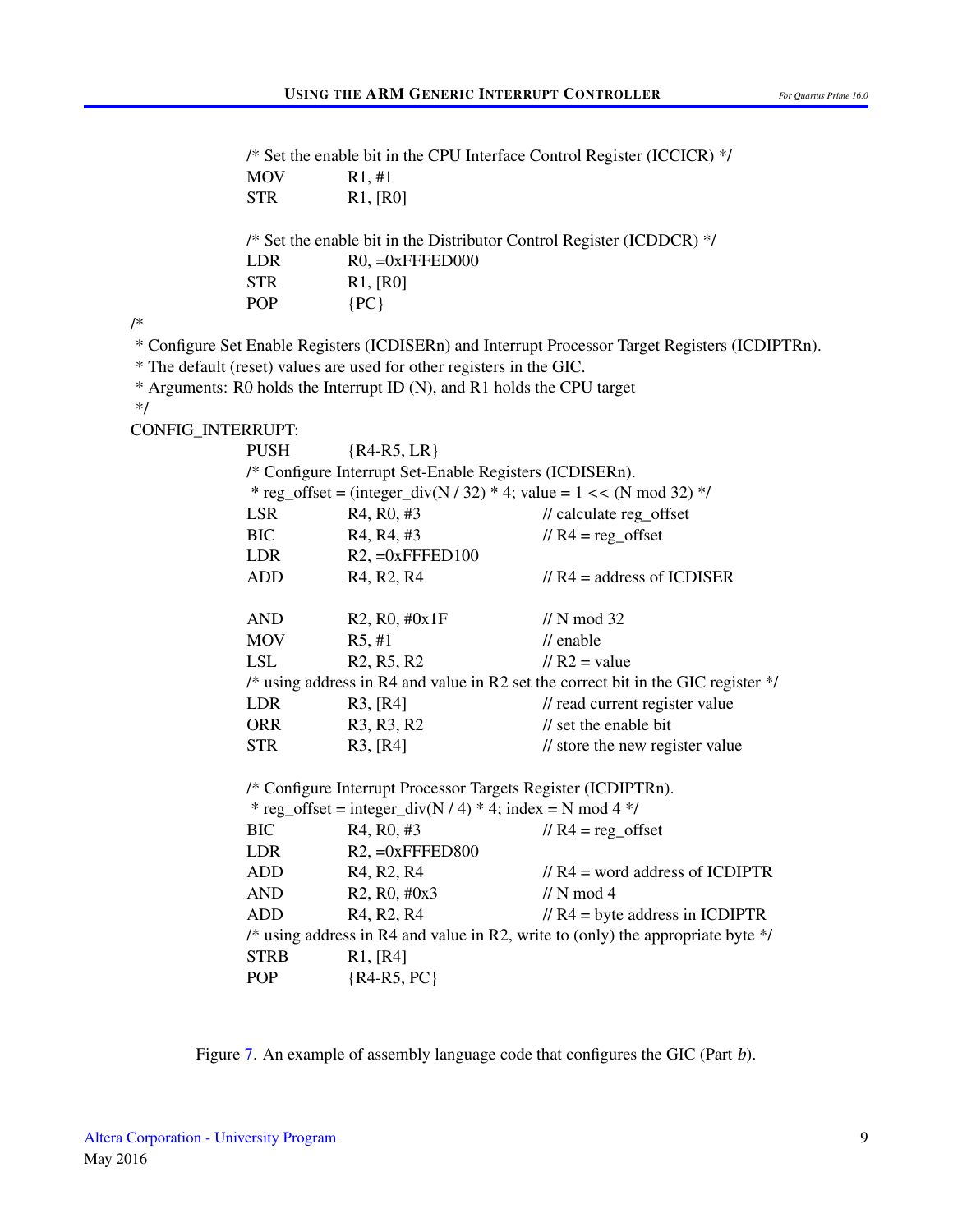## <span id="page-9-0"></span>**6 Example of C Code**

Figure [8](#page-9-1) provides an example of a subroutine written in C code that configures the GIC. This code performs the same operations as the assembly language code shown in Figure [7.](#page-7-1) A complete program that uses this subroutine is provided in the Appendix B.

```
/*
* Configure the Generic Interrupt Controller (GIC)
*/
void config_GIC(void)
{
    config interrupt (73, 1); // configure the KEYs parallel port (Interrupt ID = 73)
    // Set Interrupt Priority Mask Register (ICCPMR). Enable interrupts of all priorities
    *((int ^{*}) 0xFFFEC104) = 0xFFFF;
    // Set CPU Interface Control Register (ICCICR). Enable signaling of interrupts
    *((int *) 0xFFFEC100) = 1;
    // Configure the Distributor Control Register (ICDDCR) to send pending interrupts to CPUs
    *((int *) 0xFFFED000) = 1;
}
/*
* Configure Set Enable Registers (ICDISERn) and Interrupt Processor Target Registers (ICDIPTRn).
* The default (reset) values are used for other registers in the GIC.
*/
void config_interrupt (int N, int CPU_target)
{
    int reg_offset, index, value, address;
    /* Configure the Interrupt Set-Enable Registers (ICDISERn).
     * reg_offset = (integer_div(N / 32) * 4
     * value = 1 \lt \lt (N \mod 32) */
    reg_offset = (N \gg 3) & 0xFFFFFFFC;
    index = N \& 0x1F;
    value = 0x1 \lt index;
    address = 0xFFFED100 + reg offset;
    /* Now that we know the register address and value, set the appropriate bit */
```
 $*(int \cdot)a$ ddress  $|=$  value;

Figure 8. An example of C language code that configures the GIC (Part *a*).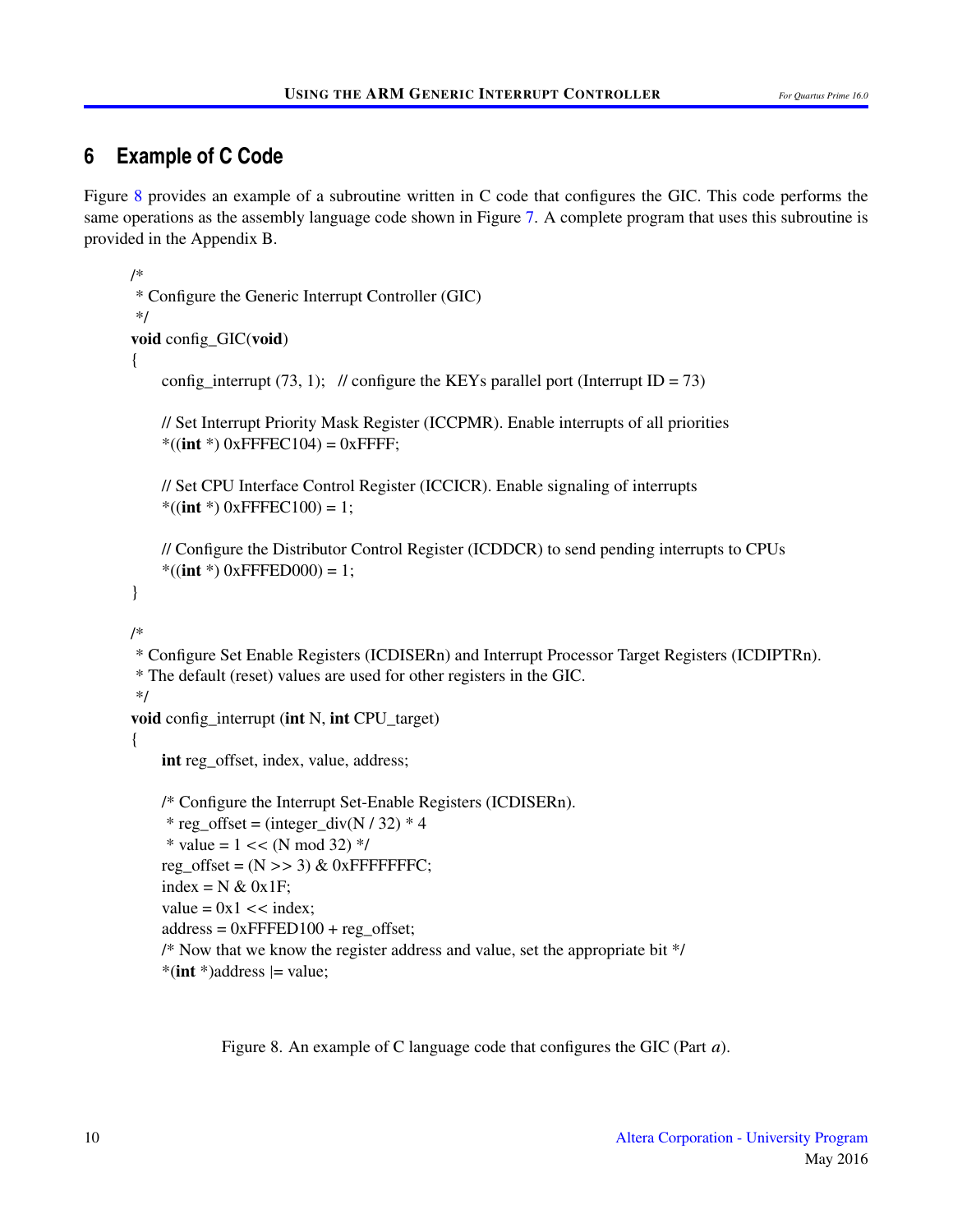/\* Configure the Interrupt Processor Targets Register (ICDIPTRn) \* reg\_offset = integer\_div(N / 4) \* 4  $*$  index = N mod 4  $*/$ reg\_offset =  $(N & 0 \text{xFFFFFFFC})$ ; index =  $N \& 0x3$ ;  $address = 0xFFFED800 + reg_offset + index;$ /\* Now that we know the register address and value, write to (only) the appropriate byte \*/ \*(char \*)address = (char) CPU\_target;

Figure [8.](#page-9-1) An example of C code that configures the GIC (Part *b*).

}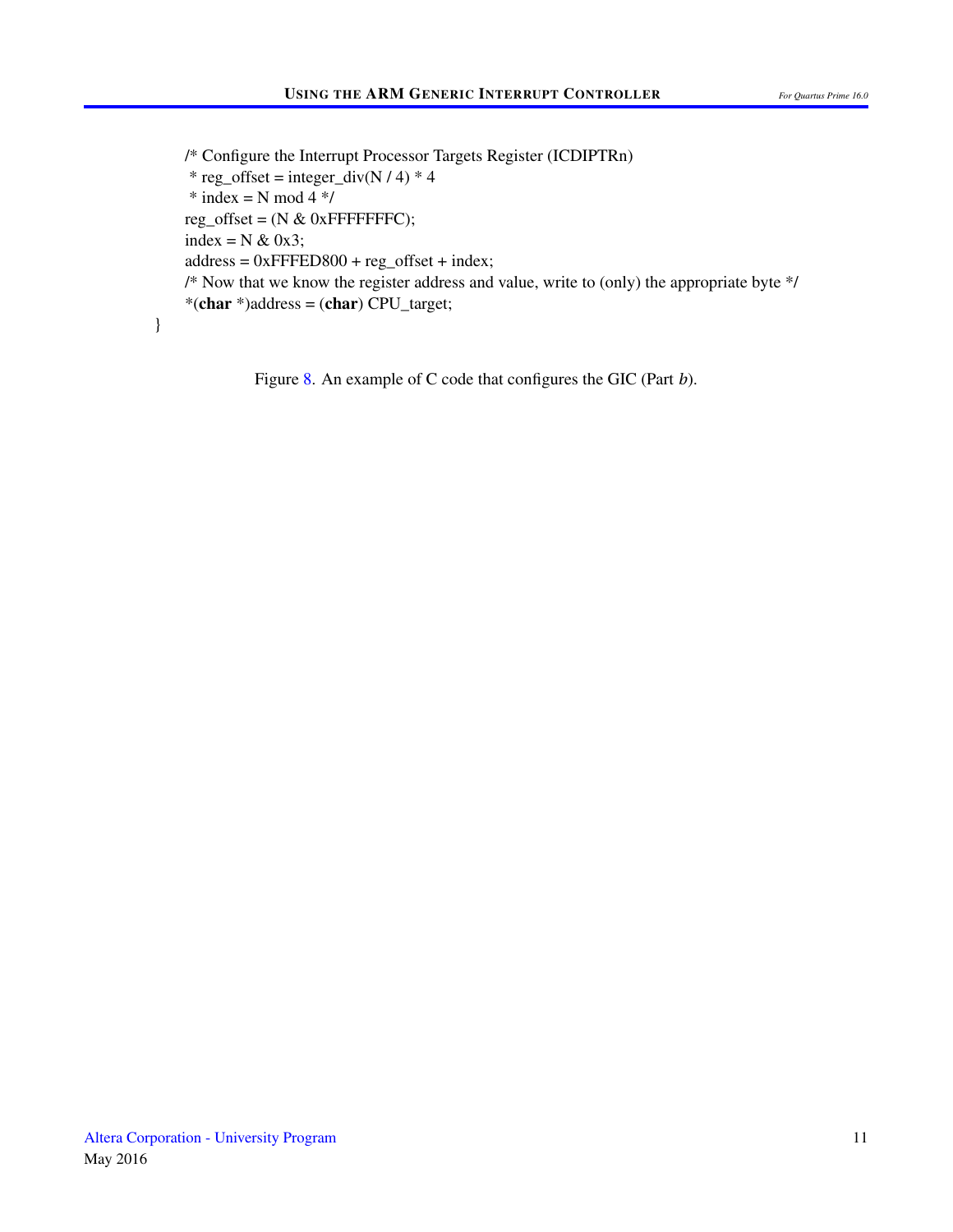# Appendix A: Example Assembly Language Program

```
/* ********************************************************************************
 * This program demonstrates use of interrupts with assembly language code.
 * The program responds to interrupts from the pushbutton KEY port in the FPGA.
 *
 * The interrupt service routine for the pushbutton KEYs indicates which KEY has
 * been pressed on the HEX0 display.
 ********************************************************************************/
       .section .vectors, "ax"
       B _start // reset vector
       B SERVICE UND // undefined instruction vector
       B SERVICE SVC // software interrrupt vector
       B SERVICE_ABT_INST // aborted prefetch vector
       B SERVICE_ABT_DATA // aborted data vector
       .word 0 // unused vector
       B SERVICE_IRQ // IRQ interrupt vector
       B SERVICE_FIQ // FIQ interrupt vector
       .text
       .global _start
_start:
       /* Set up stack pointers for IRQ and SVC processor modes */
      MOV R1, #0b11010010 // interrupts masked, MODE = IRQ
      MSR CPSR_c, R1 // change to IRQ mode
      LDR SP, =0xFFFFFFFF - 3 \frac{1}{2} set IRQ stack to A9 onchip memory
       /* Change to SVC (supervisor) mode with interrupts disabled */MOV R1, #0b11010011 // interrupts masked, MODE = SVC
      MSR CPSR, R1 // change to supervisor mode
       LDR SP, =0x3FFFFFFF - 3 // set SVC stack to top of DDR3 memory
       BL CONFIG_GIC // configure the ARM GIC
       // write to the pushbutton KEY interrupt mask register
       LDR RO, =0xFF200050 // pushbutton KEY base address
       MOV R1, #0xF // set interrupt mask bits
       STR R1, [R0, #0x8] // interrupt mask register (base + 8)
       // enable IRQ interrupts in the processor
      MOV R0, #0b01010011 // IRQ unmasked, MODE = SVC
      MSR CPSR_c, R0
IDLE:
       B IDLE // main program simply idles
```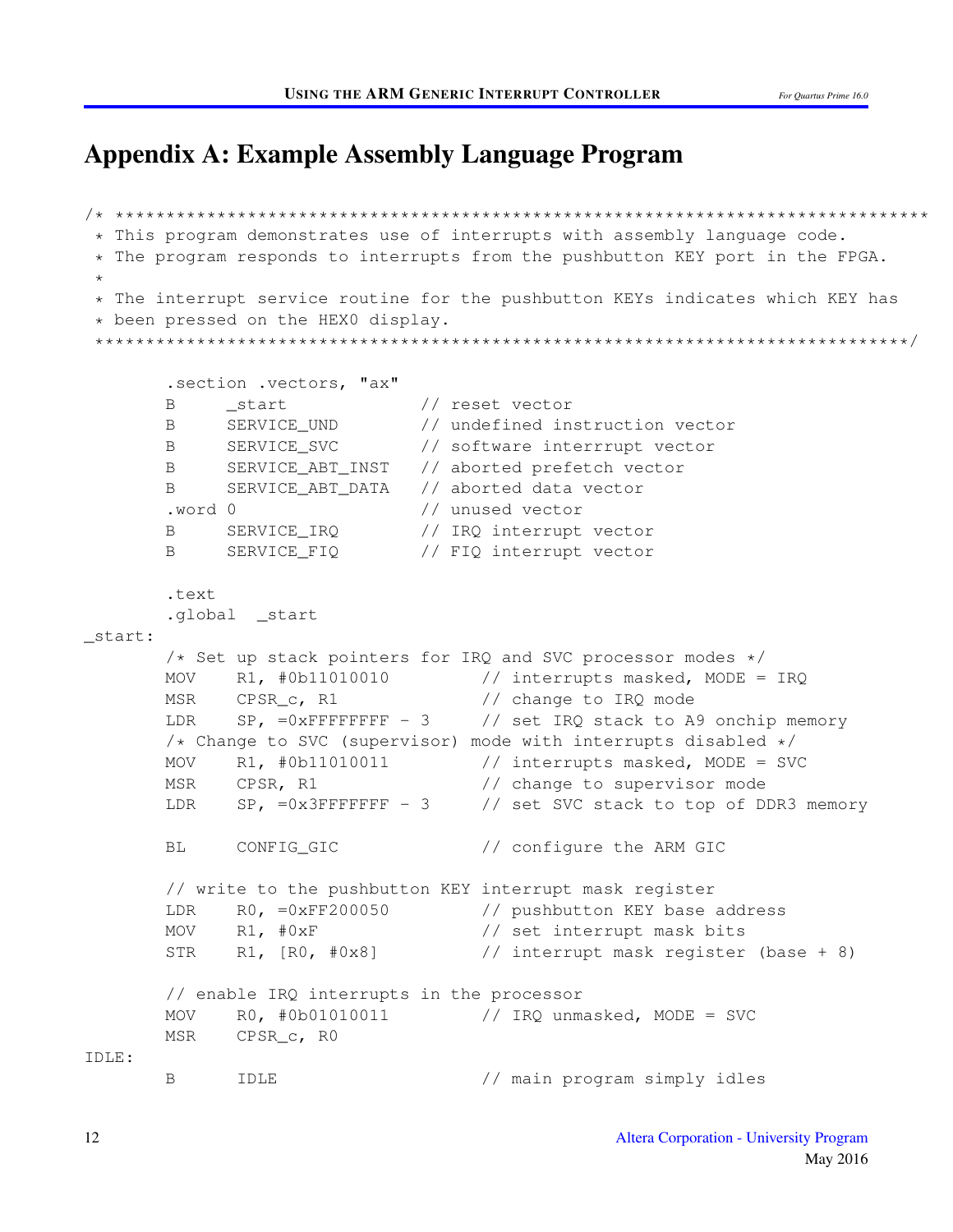$/*$  Define the exception service routines  $*/$ /\*--- Undefined instructions --------------------------------------------------\*/ SERVICE\_UND: B SERVICE\_UND /\*--- Software interrupts -----------------------------------------------------\*/ SERVICE\_SVC: B SERVICE\_SVC /\*--- Aborted data reads ------------------------------------------------------\*/ SERVICE\_ABT\_DATA: B SERVICE\_ABT\_DATA /\*--- Aborted instruction fetch -----------------------------------------------\*/ SERVICE\_ABT\_INST: B SERVICE\_ABT\_INST /\*--- IRQ ---------------------------------------------------------------------\*/ SERVICE\_IRQ: PUSH {R0-R7, LR}  $/*$  Read the ICCIAR from the CPU Interface  $*/$ LDR R4, =0xFFFEC100 LDR R5, [R4, #0x0C] // read from ICCIAR FPGA\_IRQ1\_HANDLER: CMP R5, #73 UNEXPECTED: BNE UNEXPECTED // if not recognized, stop here BL KEY\_ISR EXIT\_IRQ: /\* Write to the End of Interrupt Register (ICCEOIR) \*/ STR R5, [R4, #0x10] // write to ICCEOIR POP {R0-R7, LR} SUBS PC, LR, #4 /\*--- FIQ ---------------------------------------------------------------------\*/ SERVICE\_FIQ: B SERVICE\_FIQ .end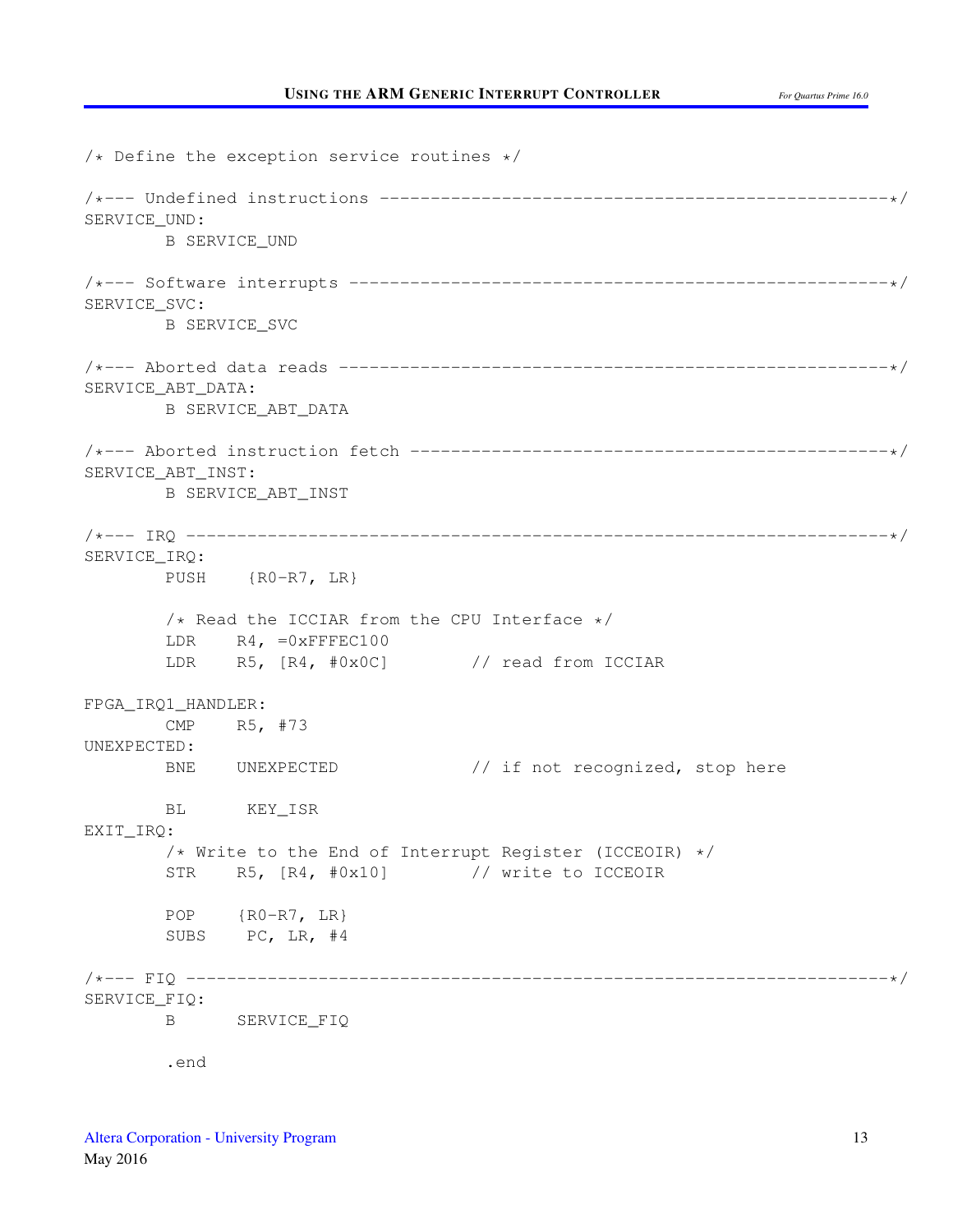```
/*
 * Configure the Generic Interrupt Controller (GIC)
*/
       .global CONFIG_GIC
CONFIG_GIC:
       PUSH {LR}
       /* To configure the FPGA KEYS interrupt (ID 73):
        * 1. set the target to cpu0 in the ICDIPTRn register
        * 2. enable the interrupt in the ICDISERn register */
       /* CONFIG_INTERRUPT (int_ID (R0), CPU_target (R1)); */
       MOV R0, #73 // KEY port (Interrupt ID = 73)
       MOV R1, #1 // this field is a bit-mask; bit 0 targets cpu0
       BL CONFIG_INTERRUPT
       /* configure the GIC CPU Interface */LDR RO, =0xFFFEC100 // base address of CPU Interface
       /* Set Interrupt Priority Mask Register (ICCPMR) */
       LDR R1, =0xFFFF // enable interrupts of all priorities levels
       STR R1, [R0, #0x04]
       /* Set the enable bit in the CPU Interface Control Register (ICCICR).
        * This allows interrupts to be forwarded to the CPU(s) */MOV R1, #1
       STR R1, [R0]
       /* Set the enable bit in the Distributor Control Register (ICDDCR).
        * This enables forwarding of interrupts to the CPU Interface(s) */
       LDR R0, =0xFFFED000
       STR R1, [R0]
       POP {PC}
```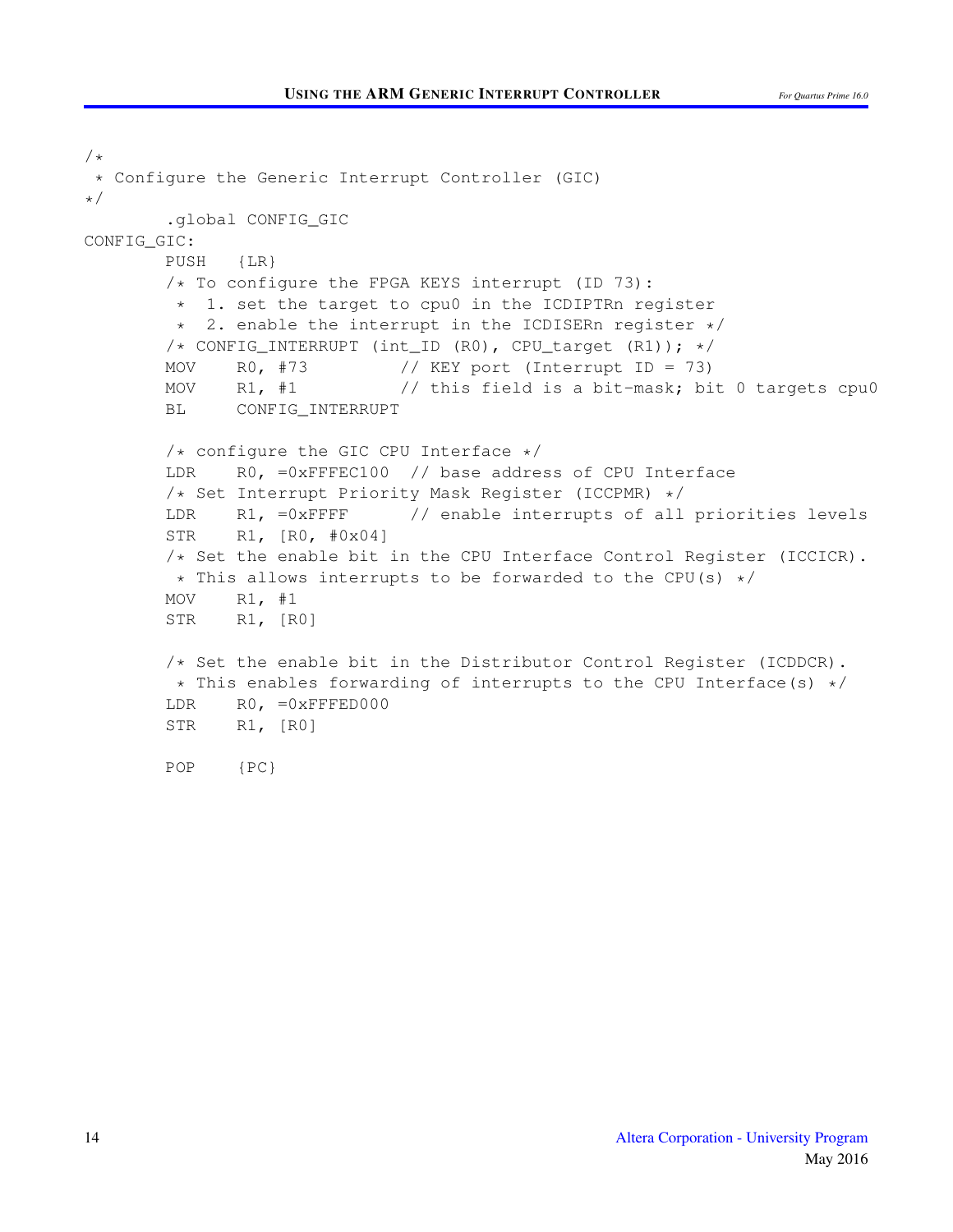```
* Configure registers in the GIC for an individual Interrupt ID
 * We configure only the Interrupt Set Enable Registers (ICDISERn) and
 * Interrupt Processor Target Registers (ICDIPTRn). The default (reset)
 * values are used for other registers in the GIC
 * Arguments: R0 = Interrupt ID, N
* R1 = CPU target
*/
CONFIG_INTERRUPT:
       PUSH {R4-R5, LR}
       /* Configure Interrupt Set-Enable Registers (ICDISERn).
        * reg_offset = (integer_div(N / 32) * 4
        \star value = 1 << (N mod 32) \star/
       LSR R4, R0, #3 // calculate reg_offset
       BIC R4, R4, #3 // R4 = \text{req offset}LDR R2, =0xFFFED100
       ADD R4, R2, R4 \qquad // R4 = address of ICDISER
       AND R2, R0, #0x1F // N mod 32
       MOV R5, #1 // enable
       LSL R2, R5, R2 // R2 = value
       /* Using the register address in R4 and the value in R2 set the
        * correct bit in the GIC register */
       LDR R3, [R4] // read current register value
       ORR R3, R3, R2 // set the enable bit
       STR R3, [R4] // store the new register value
       /* Configure Interrupt Processor Targets Register (ICDIPTRn)
        * reg_offset = integer_div(N / 4) * 4
        \star index = N mod 4 \star/
       BIC R4, R0, #3 // R4 = \text{req\_offset}LDR R2, =0xFFFED800
       ADD R4, R2, R4 // R4 = word address of ICDIPTR
       AND R2, R0, #0x3 // N mod 4
       ADD R4, R2, R4 // R4 = byte address in ICDIPTR
       /* Using register address in R4 and the value in R2 write to
        * (only) the appropriate byte */STRB R1, [R4]
       POP {R4-R5, PC}
```
 $/$ \*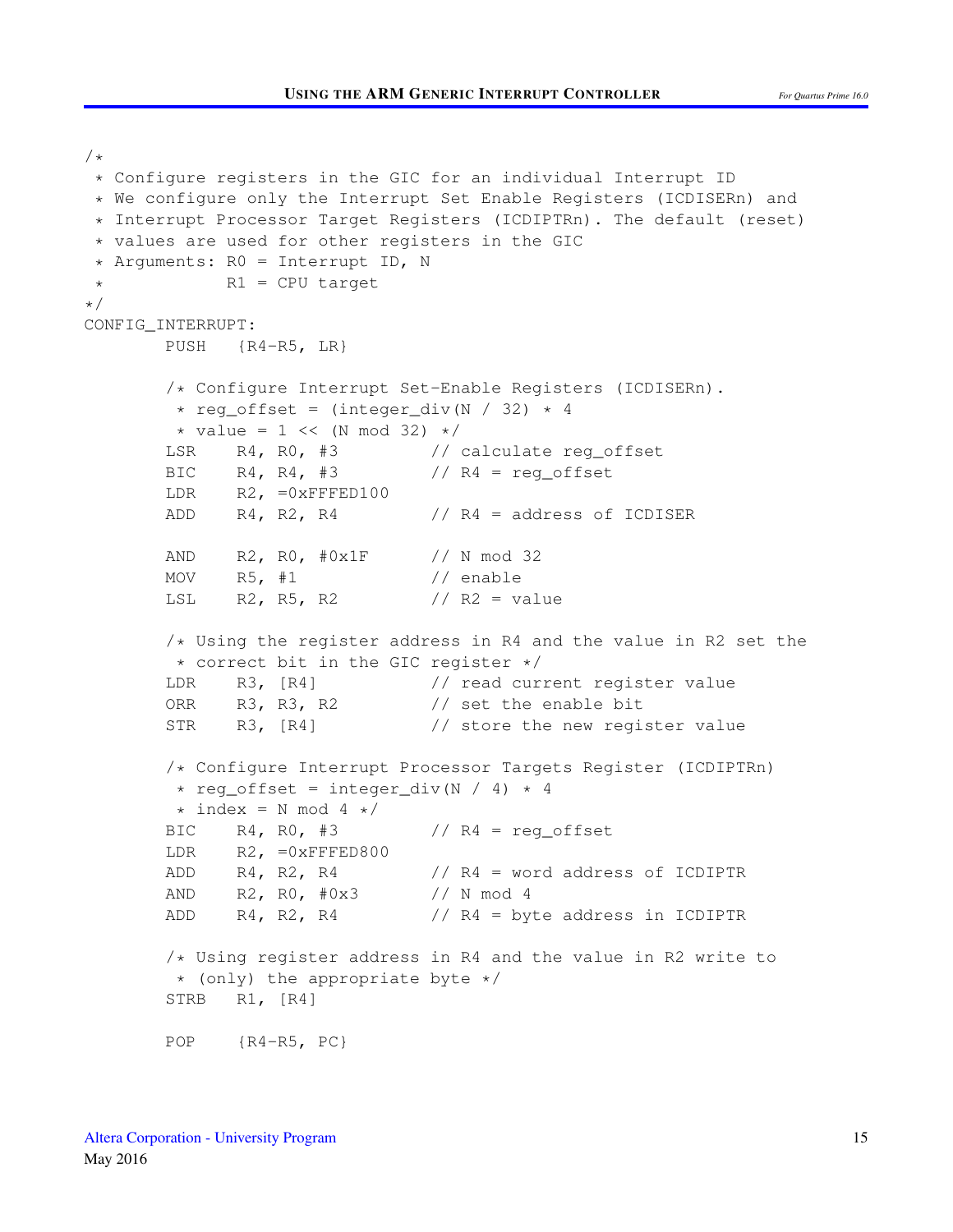/\*\*\*\*\*\*\*\*\*\*\*\*\*\*\*\*\*\*\*\*\*\*\*\*\*\*\*\*\*\*\*\*\*\*\*\*\*\*\*\*\*\*\*\*\*\*\*\*\*\*\*\*\*\*\*\*\*\*\*\*\*\*\*\*\*\*\*\*\*\*\*\*\* \* Pushbutton - Interrupt Service Routine \* \* This routine checks which KEY has been pressed. It writes to HEX0 \*\*\*\*\*\*\*\*\*\*\*\*\*\*\*\*\*\*\*\*\*\*\*\*\*\*\*\*\*\*\*\*\*\*\*\*\*\*\*\*\*\*\*\*\*\*\*\*\*\*\*\*\*\*\*\*\*\*\*\*\*\*\*\*\*\*\*\*\*\*\*\*/ .global KEY\_ISR KEY\_ISR: LDR RO, =0xFF200050 // base address of pushbutton KEY port LDR R1, [R0, #0xC] // read edge capture register MOV R2, #0xF STR R2, [R0, #0xC] // clear the interrupt LDR RO, =0xFF200020 // based address of HEX display CHECK\_KEY0: MOV R3, #0x1 ANDS R3, R3, R1 // check for KEY0 BEQ CHECK\_KEY1 MOV R2, #0b00111111 STR R2, [R0] // display "0" B END\_KEY\_ISR CHECK\_KEY1: MOV  $R3, #0x2$ ANDS R3, R3, R1 // check for KEY1 BEQ CHECK\_KEY2 MOV R2, #0b00000110 STR R2, [R0] // display "1" B END\_KEY\_ISR CHECK\_KEY2: MOV R3, #0x4 ANDS R3, R3, R1 // check for KEY2 BEO IS KEY3 MOV R2, #0b01011011 STR R2, [R0] // display "2" B END\_KEY\_ISR IS\_KEY3: MOV R2, #0b01001111 STR R2, [R0] // display "3" END\_KEY\_ISR: BX LR

.end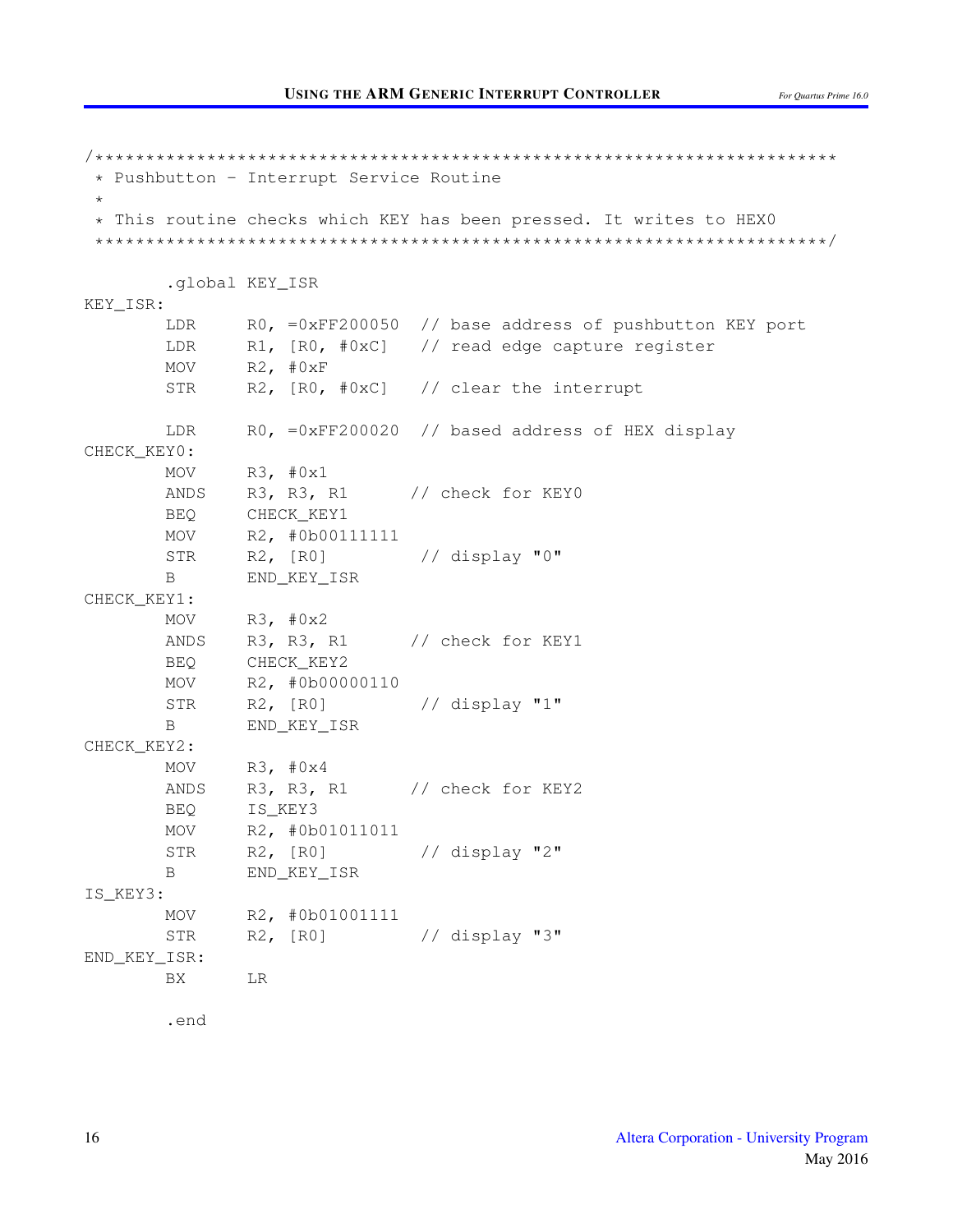## Appendix B: Example C Program

```
void disable_A9_interrupts (void);
void set_A9_IRQ_stack (void);
void config_GIC (void);
void config_KEYs (void);
void enable_A9_interrupts (void);
/************************************************************************
 * This program demonstrates use of interrupts with C code. The program
 * responds to interrupts from the pushbutton KEY port in the FPGA.
 *
 * The interrupt service routine for the KEYs indicates which KEY has
 * been pressed on the display HEX0.
 ************************************************************************/
int main(void)
{
  disable_A9_interrupts (); // disable interrupts in the A9 processor
  set_A9_IRQ_stack (); \frac{1}{2} // initialize the stack pointer for IRQ mode
  config_GIC (); // configure the general interrupt controller
   config_KEYs (); \frac{1}{2} // configure KEYs to generate interrupts
   enable_A9_interrupts (); \frac{1}{2} // enable interrupts in the A9 processor
   while (1) \frac{1}{2} // wait for an interrupt
     ;
}
/* setup the KEY interrupts in the FPGA */void config_KEYs()
{
   volatile int * KEY_ptr = (int *) 0xFF200050; // KEY base address
  *(KEY\_ptr + 2) = 0xF; // enable interrupts for all four KEYs
}
```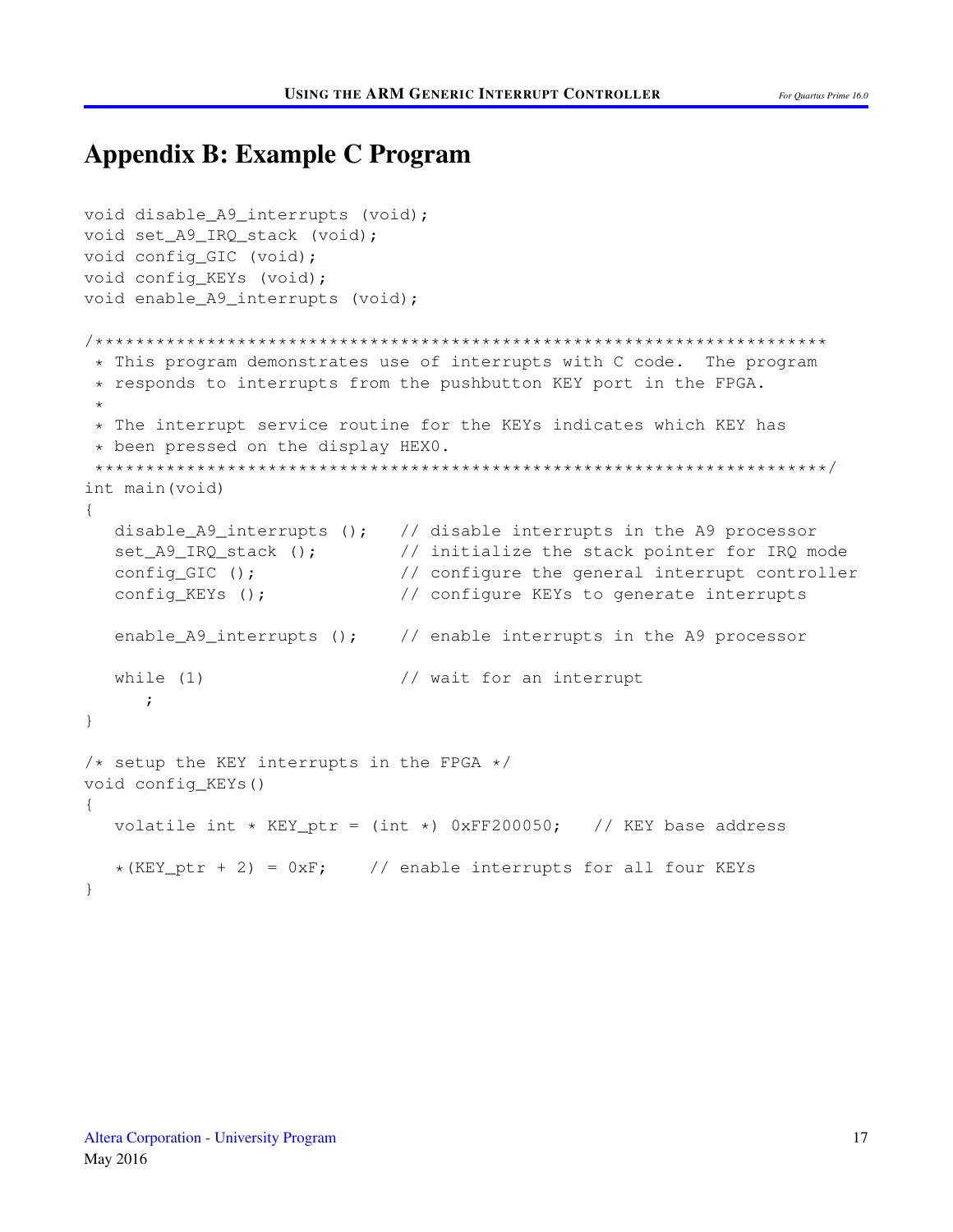```
/* This file:
 * 1. defines exception vectors for the A9 processor
 * 2. provides code that sets the IRQ mode stack, and that dis/enables
     interrupts
 * 3. provides code that initializes the generic interrupt controller
*/
void pushbutton_ISR (void);
void config_interrupt (int, int);
// Define the IRQ exception handler
void __attribute__ ((interrupt)) __cs3_isr_irq (void)
{
   // Read the ICCIAR from the CPU Interface in the GIC
   int interrupt ID = *((int *) 0xFFFEC10C);
   if (interrupt ID == 73) \frac{1}{2} check if interrupt is from the KEYs
     pushbutton_ISR ();
   else
     while (1); \frac{1}{2} // if unexpected, then stay here
  // Write to the End of Interrupt Register (ICCEOIR)
  *(int *) 0xFFFEC110) = interrupt_ID;
}
// Define the remaining exception handlers
void __attribute__ ((interrupt)) __cs3_reset (void)
{
   while(1);
}
void __attribute__ ((interrupt)) __cs3_isr_undef (void)
{
   while(1);
}
void __attribute__ ((interrupt)) __cs3_isr_swi (void)
{
   while(1);
}
void __attribute__ ((interrupt)) __cs3_isr_pabort (void)
{
   while(1);
}
```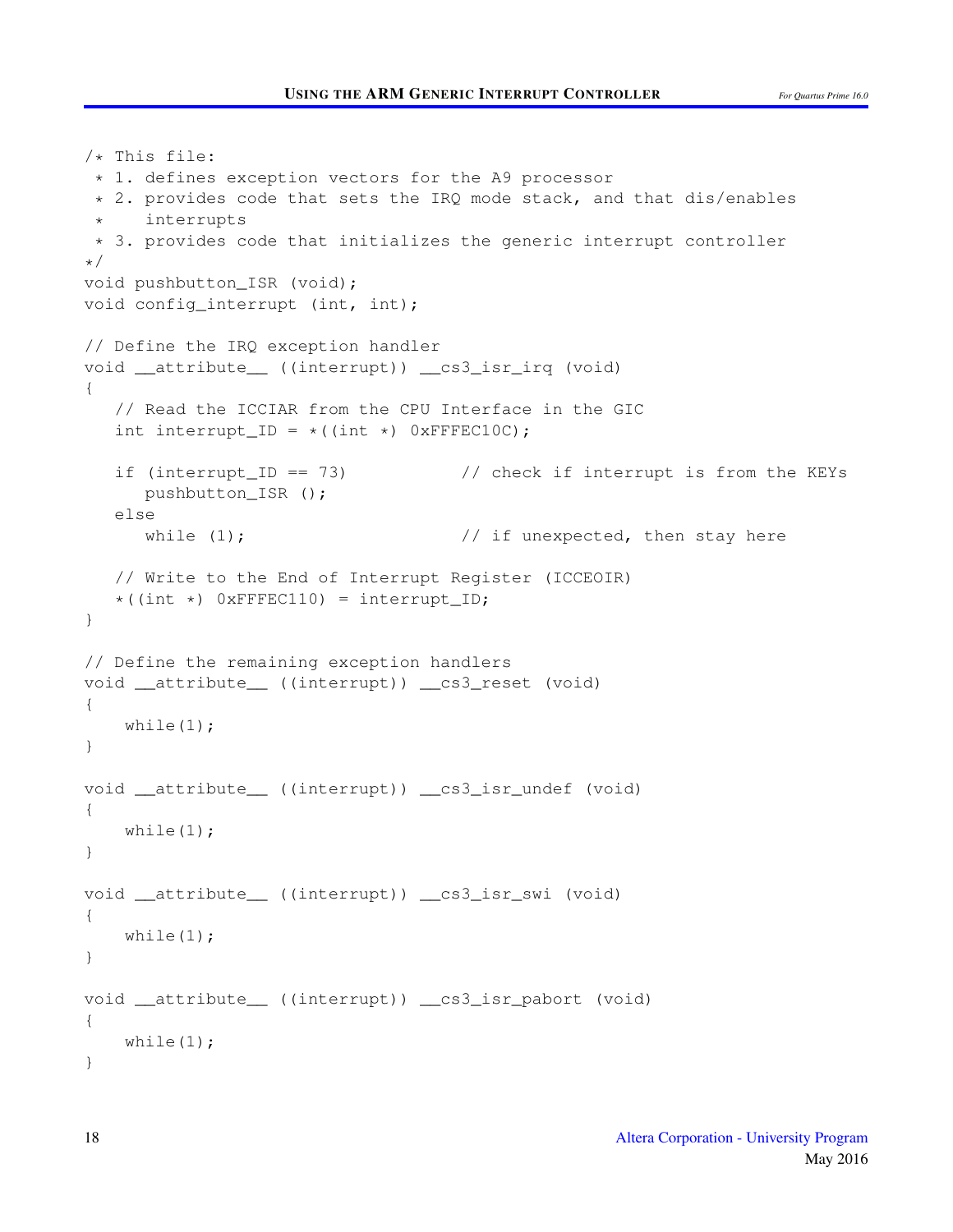```
void __attribute__ ((interrupt)) __cs3_isr_dabort (void)
{
    while(1);
}
void __attribute__ ((interrupt)) __cs3_isr_fiq (void)
{
    while(1);
}
/ \star* Turn off interrupts in the ARM processor
\star/void disable_A9_interrupts(void)
{
   int status = 0b11010011;
   asm("msr cpsr, %[ps]" : : [ps]"r"(status));
}
/*
* Initialize the banked stack pointer register for IRQ mode
\star/void set_A9_IRQ_stack(void)
{
   int stack, mode;
   stack = 0xFFFFFFFF - 7; // top of A9 onchip memory, aligned to 8 bytes
   /* change processor to IRQ mode with interrupts disabled */
  mode = 0b11010010;asm("msr cpsr, \S[ps]" : : [ps]"r" (mode));
   /* set banked stack pointer */
   asm("mov sp, %[ps]" : : [ps] "r" (stack));
   /* go back to SVC mode before executing subroutine return! */mode = 0b11010011;asm("msr cpsr, %[ps]" : : [ps] "r" (mode));
}
/*
* Turn on interrupts in the ARM processor
*/
void enable_A9_interrupts(void)
{
   int status = 0b01010011;
   asm("msr cpsr, \frac{1}{2} [ps]" : : [ps]"r"(status));
}
```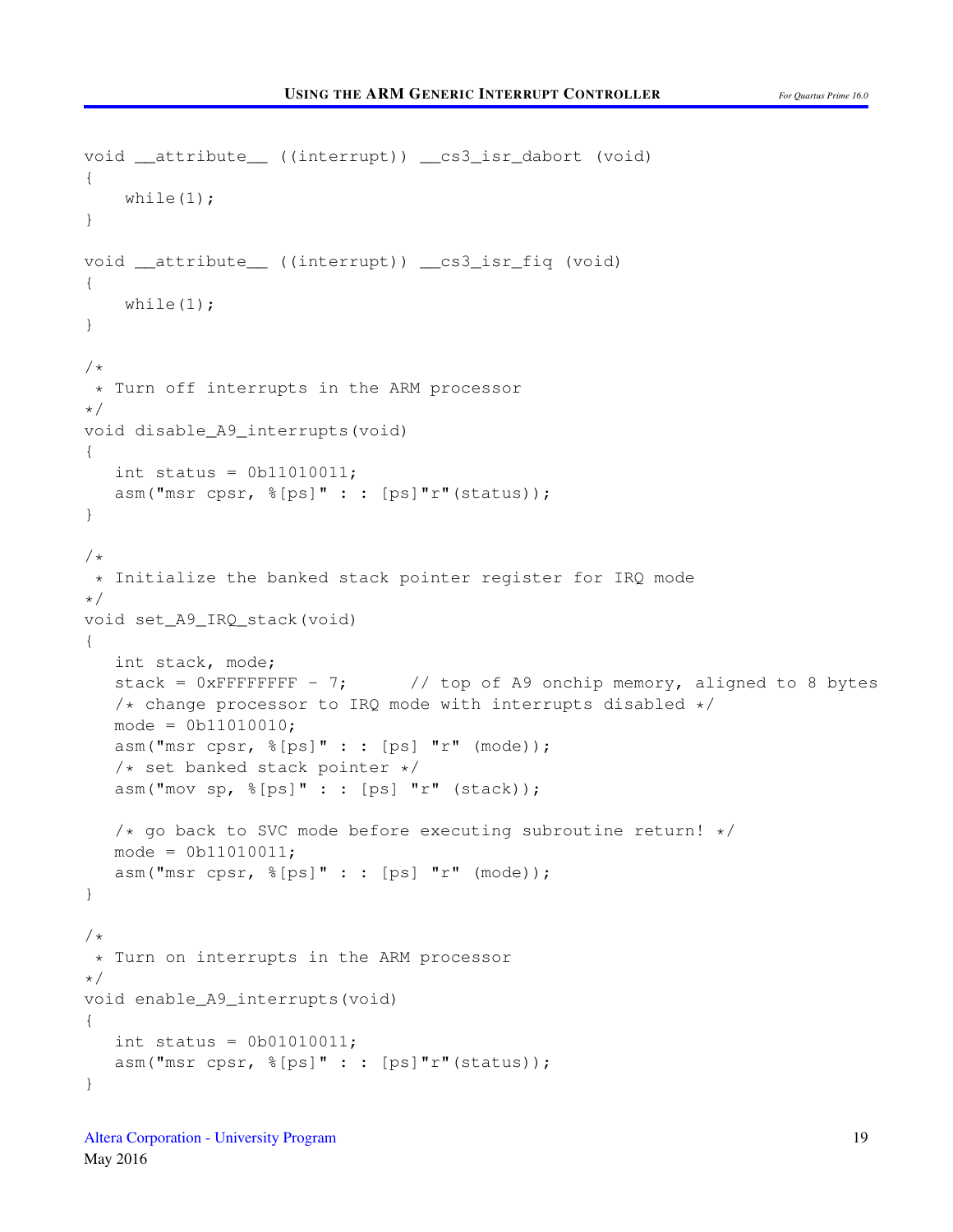```
/*
 * Configure the Generic Interrupt Controller (GIC)
*/
void config_GIC(void)
{
   config_interrupt (73, 1); // configure the FPGA KEYs interrupt (73)
   // Set Interrupt Priority Mask Register (ICCPMR). Enable all priorities
   *((int *) 0xFFFEC104) = 0xFFFF;
   // Set the enable in the CPU Interface Control Register (ICCICR)
   \star ((int \star) OXFFFEC100) = 1;
   // Set the enable in the Distributor Control Register (ICDDCR)
   \star ((int \star) 0xFFFED000) = 1;
}
/*
 * Configure registers in the GIC for an individual Interrupt ID. We
 * configure only the Interrupt Set Enable Registers (ICDISERn) and
 * Interrupt Processor Target Registers (ICDIPTRn). The default (reset)
 * values are used for other registers in the GIC
*/
void config_interrupt (int N, int CPU_target)
{
   int reg_offset, index, value, address;
   /* Configure the Interrupt Set-Enable Registers (ICDISERn).
    * reg_offset = (integer_div(N / 32) * 4; value = 1 \leq \leq (N mod 32) */
   reg offset = (N \gg 3) & 0xFFFFFFFC;
   index = N & Qx1F;value = 0x1 \leq \text{index};
   address = 0xFFED100 + req_offset;/* Using the address and value, set the appropriate bit */*(int *) address | = value;
   /* Configure the Interrupt Processor Targets Register (ICDIPTRn)
   \star reg_offset = integer_div(N / 4) \star 4; index = N mod 4 \star/
   reg_offset = (N & QXFFFFFFFC);
   index = N \& 0x3;address = 0xFFFED800 + reg_offset + index;/* Using the address and value, write to (only) the appropriate byte */*(char *)address = (char) CPU_target;
}
```